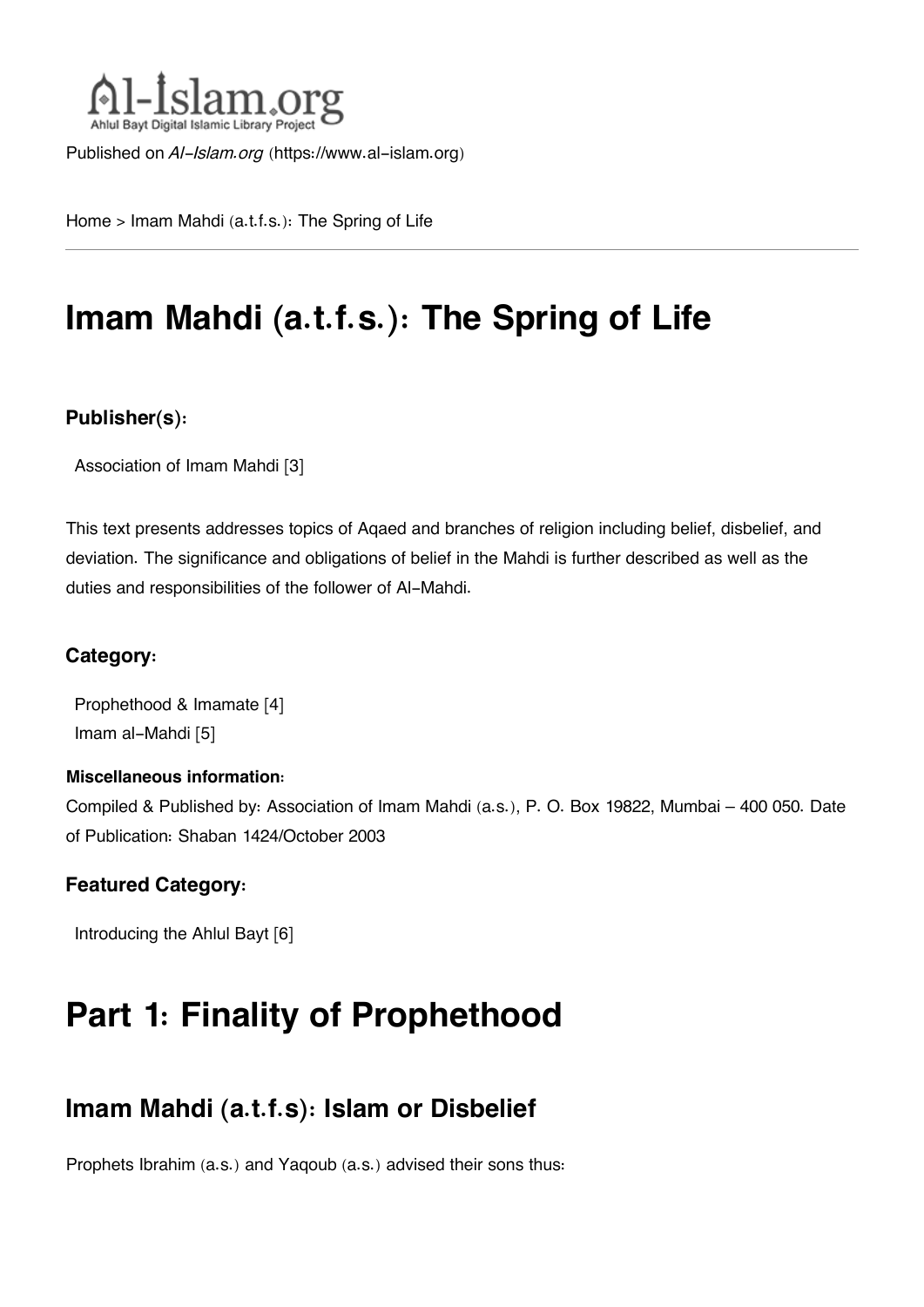# يَا بَنِيَّ إِنَّ اللَّهَ اصطْفَىٰ لَكُمُ الدِّينَ فَلَا تَمُوتُنَّ إِلَّا وَأَنْتُمْ مُسْلِمُونَ...

*"O my sons! Surely Allah has chosen for you (this) faith, therefore die not unless you are Muslims." (Surah al-Baqarah, 2:132)*

In another verse, Allah the Almighty addresses the believers,

يَا أَيُّهَا الَّذِينَ آمَنُوا اتَّقُوا اللَّهَ حَقَّ تُقَاتِهِ وَلَا تَمُوتُنَّ إِلَّا وَأَنْتُمْ مُسْلِمُونَ

*"O you who believe! Be careful of (your duty to) Allah with care which is due to Him, and do not die unless you are Muslims." (Surah Aale Imran, 3:102)*

In another verse, He notifies:

إِنَّ الَّذِينَ يَكْفُرُونَ بِاللَّهِ وَرُسُلِهِ وَيُرِيدُونَ أَنْ يُفَرِّقُوا بَيْنَ اللَّهِ وَرُسُلِهِ وَيَقُولُونَ نُؤْمِنُ بِبَعْضٍ وَنَكْفُرُ بِبَعْضٍ وَيُرِيدُونَ أَنْ يَتَّخِذُوا بَيْنَ ذَٰلِكَ سَبِيلًا

أُولَٰئكَ هُمُ الْكَافِرُونَ حَقًّا ۞ وَأَعْتَدْنَا لِلْكَافِرِينَ عَذَابًا مُهِينًا

وَالَّذِينَ آمَنُوا بِاللَّهِ وَرُسُلِهِ وَلَمْ يُفَرِّقُوا بَيْنَ أَحَدٍ مِنْهُمْ أُولَٰئِكَ سَوْفَ يُوْتِيهِمْ أَجُو رَهُمْ ۩ وَكَانَ اللَّهُ غَفُوراً رَحِيمًا

*"Surely those who disbelieve in Allah and His messengers and (those who) desire to make a distinction between Allah and His messengers and say: We believe in some and disbelieve in others, and desire to take a course between (this and) that. These it is that are truly unbelievers, and We have prepared for the unbelievers a disgraceful chastisement. And those who believe in Allah and His messengers and do not make a distinction between any of them-- Allah will grant them their rewards; and Allah is Forgiving, Merciful". (Surah Nisaa, 4:150-152)*

In yet another verse, Allah the Almighty gives tidings,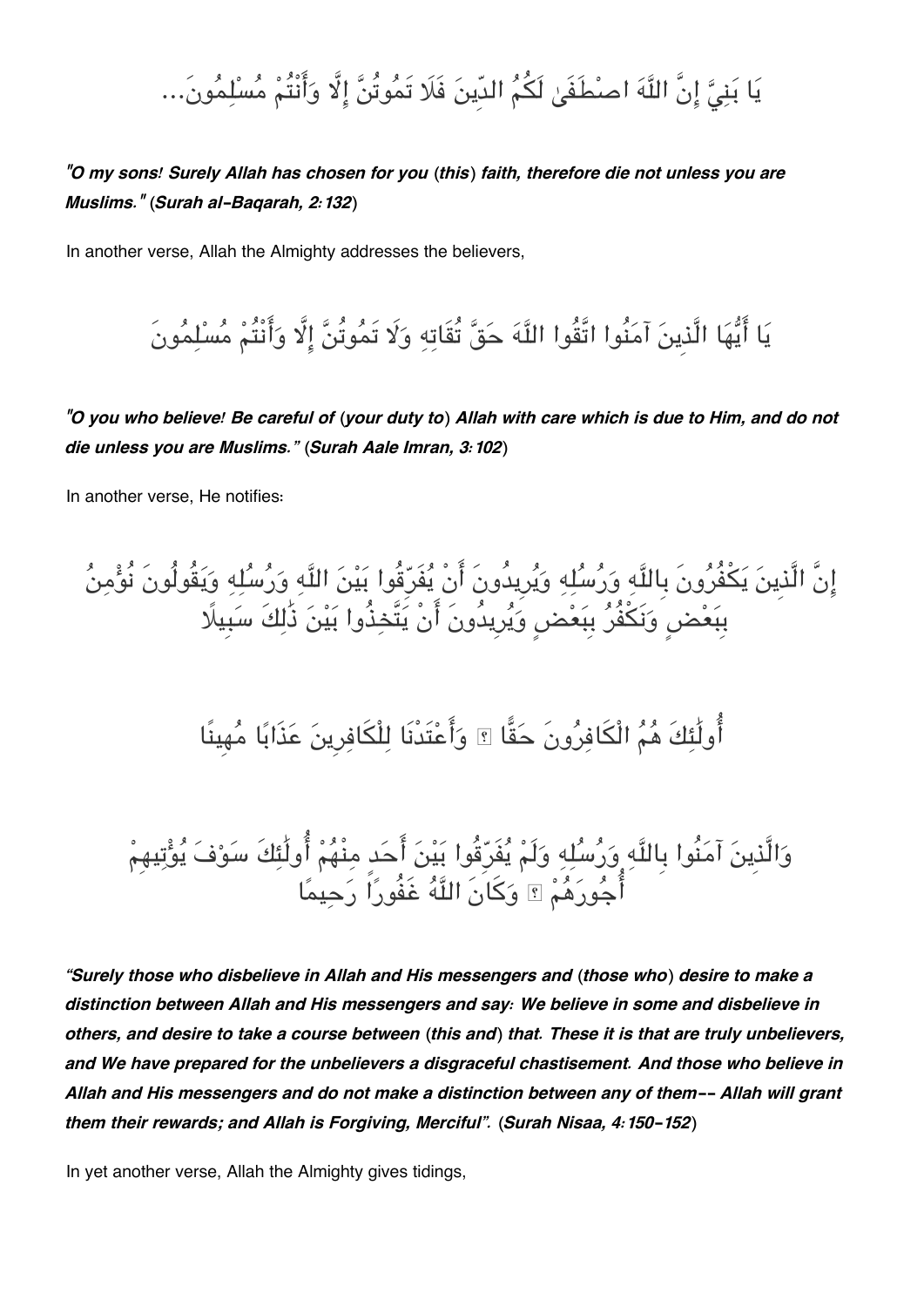

*"The Apostle believes in what has been revealed to him from his Lord, and (so do) the believers; they all believe in Allah and His angels and His books and His Apostles; We make no difference between any of His Apostles and they say: We hear and obey, our Lord! Thy forgiveness (do we crave), and to Thee is the eventual course." (Surah Baqarah, 2: 285)*

On paying attention to the above verses, it becomes amply clear that to accept Allah and whatever He has revealed, and to obey Him, is belief. On the flip side, refuting anything revealed by Him is disbelief and for the unbelievers, Allah the Almighty has prepared a painful chastisement.

### **[True Islam](#page--1-0)**

We should strive to ensure that our lives end on Islam (i.e. we die as Muslims). For this, it is essential that we must subscribe to all that Allah the Almighty has revealed and the Messenger of Allah (S) has conveyed.

It is easy to believe in something. Anybody can believe in anything. But only that creed can guarantee salvation, which has been endorsed by those whom Allah has chosen as witnesses over this nation. Allah the Almighty has appointed the Messenger of Allah (S) and the infallible Imams (a.s.) as witnesses over this nation. On the Day of Judgment, only those, whose belief and creed has been verified by these holy personas (a.s.), will gain deliverance.

### **[True Beliefs](#page--1-0)**

Sayyed Abdul Azeem Ibn Abdullah al-Hasani (r.a.) was a highly revered personality from the progeny of Imam Hasan al-Mujtaba (a.s.), whose resplendent shrine is in Rayy, a suburb of present day Tehran, Iran. The reward of visiting his shrine is as much as that of going to the holy shrine of Imam Husayn (a.s.). He enjoyed an extremely great position and had attained a high level of perfection in knowledge and virtues.

He is the pride of the family of Prophethood and Imamat. Fountains of guidance have gushed out from his clan. But concerning truth and correctness of his belief, he does not rely on his knowledge and preeminence. Rather, he goes to the Imam of his time, Imam 'Ali Naqi (a.s.), presents his beliefs to him (a.s.) for verification and deems him (a.s.) to be a witness over his creed. Come, let us hear it from the source himself.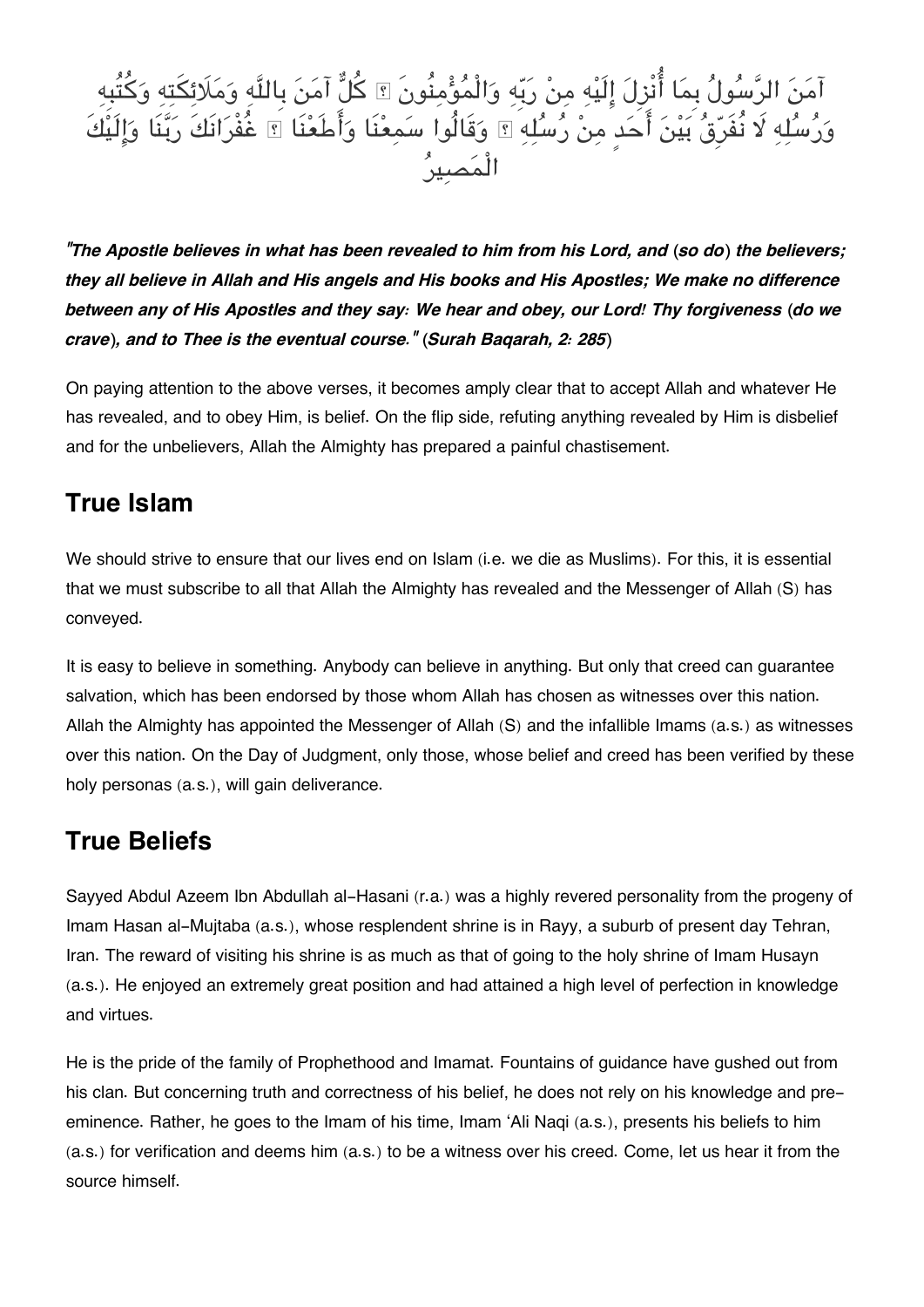**''I went to the presence of my blessed master, Imam 'Ali Naqi (a.s.). On seeing me, he (a.s.) remarked, 'Welcome, O Abul Qasim! You are our true friend.' I requested, 'O son of Allah's Messenger! I want to present my beliefs and creed before you. If you declare these beliefs to be correct and are satisfied with them, I will remain steadfast on them and meet the Lord with them.' He (a.s.) ordered, 'Go ahead, and explain them."**

I declared, 'I believe that

#### **[Tawhid \(Divine Monotheism\)](#page--1-0)**

Allah, the High and the Almighty, is only One. None is like Him. He is between the two limits, the limit of denial and the limit of immanence (similarity). He is neither body nor form nor accident nor essence.

Rather, He is the Creator of bodies, the Maker of forms, the Originator of accidents and essences. He is the Lord of everything and their Master. He is their Originator and He is the One to grant them existence from non-existence.

#### **[Prophethood](#page--1-0)**

I deem Hazrat Muhammad Mustafa (S) to be the slave of Allah, His Messenger and His last Prophet. There will be no prophet after him till the Day of Judgment. His Shariah is the last Shariah and there will be no other Shariah till the Day of Resurrection.

#### **[Imamat](#page--1-0)**

I believe that after Hazrat Muhammad Mustafa (S), the Imam, the Caliph, and the one in authority (Wali al-'Amr) is Amir'ul-Mu'minin 'Ali Ibn Abi Talib (a.s.), followed by his two sons, Imam Hasan al-Mujtaba (a.s.) and Imam Husayn (a.s.), the Chief of the Martyrs. Thereafter, Imam 'Ali Ibn Husayn (Zain ul- 'Abideen) (a.s.), Imam Muhammad Ibn 'Ali (al-Baqir) (a.s.), Imam Ja'far Ibn Muhammad (as-Sadiq) (a.s.), Imam Musa Ibn Ja'far (Kadhim), Imam 'Ali Ibn Musa (ar-Ridha') (a.s.), Imam Muhammad Ibn 'Ali (Taqi) (a.s.), and after him, you, O master!

#### **[Mahdawiyyah](#page--1-0)**

{On hearing this} Imam (a.s.) remarked, 'After me, my son Hasan (al-'Askari) (a.s.), followed by his successor. What will be the condition of the people concerning his successor?'

I asked, 'Master! What will be this condition and what will happen?'

He (a.s.) informed, 'He will not be seen. It will not be permitted to remember him by his name till he reappears and fills the earth with justice and equity as it would be fraught with injustice and tyranny.'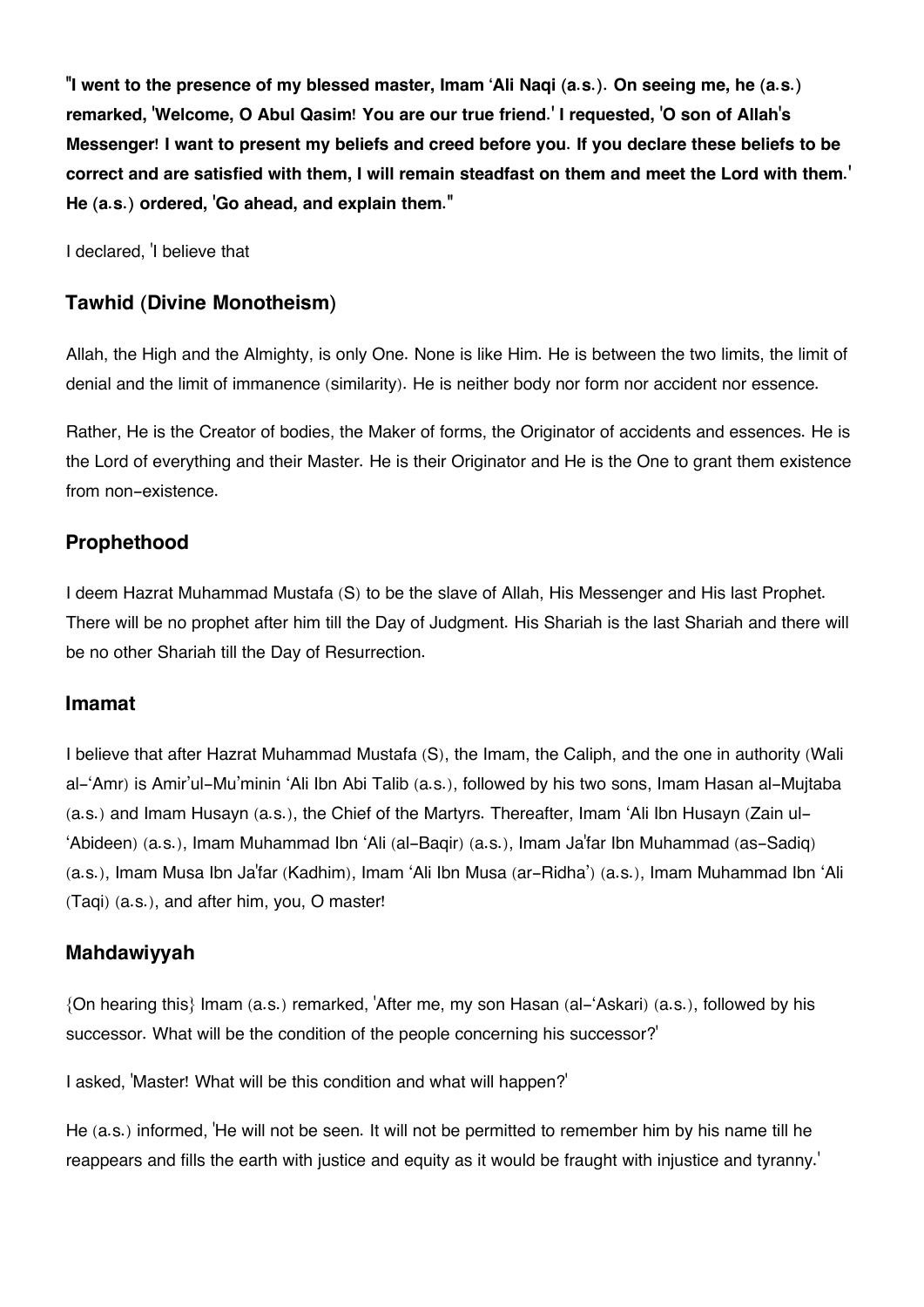#### **[Tawalla and Tabarra](#page--1-0)**

#### **Tawalla (Loving the Ahlul Bayt (a.s.)) and Tabarra (Expressing Disgust Against their Enemies)**

I said, 'Master! I acknowledge their Imamat and believe that their friend is Allah's friend and their enemy is Allah's enemy. Their obedience is tantamount to obeying Allah and disobeying them is defying Allah.

#### **[Day of Judgment](#page--1-0)**

I believe that the ascension (Me'raaj) is truth, questioning in the grave is truth, paradise is truth, hell is truth, the bridge (Seraat) is truth and the weighing scale (Meezaan) is truth. Certainly, the Day of Judgment is bound to arrive and there is no doubt or reservation about its advent. And most surely, Allah, the Powerful, will raise the dead from their graves.

### **[Branches of Religion](#page--1-0)**

I subscribe to the creed that after Imamat and Mastership of the Ahle Bait (a.s.), the following obligations exist: Prayers, Fasting, Hajj, Struggling in Allah's way, Enjoining Good and Forbidding Evil.'

After hearing all these, Imam Ali Naqi (a. s.) exclaimed,

#### **"O Abul Qasim! Surely this is the very religion that Allah has chosen for His servants. Be steadfast on it. May Allah keep you committed on this in this world as well as the Hereafter!"**[1](#page--1-0)

#### **[Another Chain](#page--1-0)**

There is a very important ziyaarat of Imam al-Zamaana (a.t.f.s.) called Ziyaarat al-Aale Yaaseen. Renowned traditionalist Shaikh Abbas Qummi (r.a.) has mentioned it as the very first ziyaarat of Imam Mahdi (a.t.f.s.) in his celebrated work, 'Mafaateeh al-Jenaan'. It is highly recommended to recite this ziyaarat on Mondays and Fridays. These beliefs have been stated in this ziyaarat as well and Imam al-Zamaana (a.t.f.s.) himself is made as a witness over these beliefs.

**"Then you be a witness on what I have made you as a witness."**

### **[Belief, Disbelief and Deviation](#page--1-0)**

The lowest grade of belief: Amir'ul-Mu'minin 'Ali Ibn Abi Talib (a.s.) states,

**"The bare minimum by which a person becomes a believer is that when Allah introduces Himself, he should submit himself completely and absolutely before His commands. And when He grants him the recognition of His Prophet (S), he must obey him (S). And when He introduces His Proof and His Witness on His earth to him, he should acknowledge him and obey him (a.s.)."**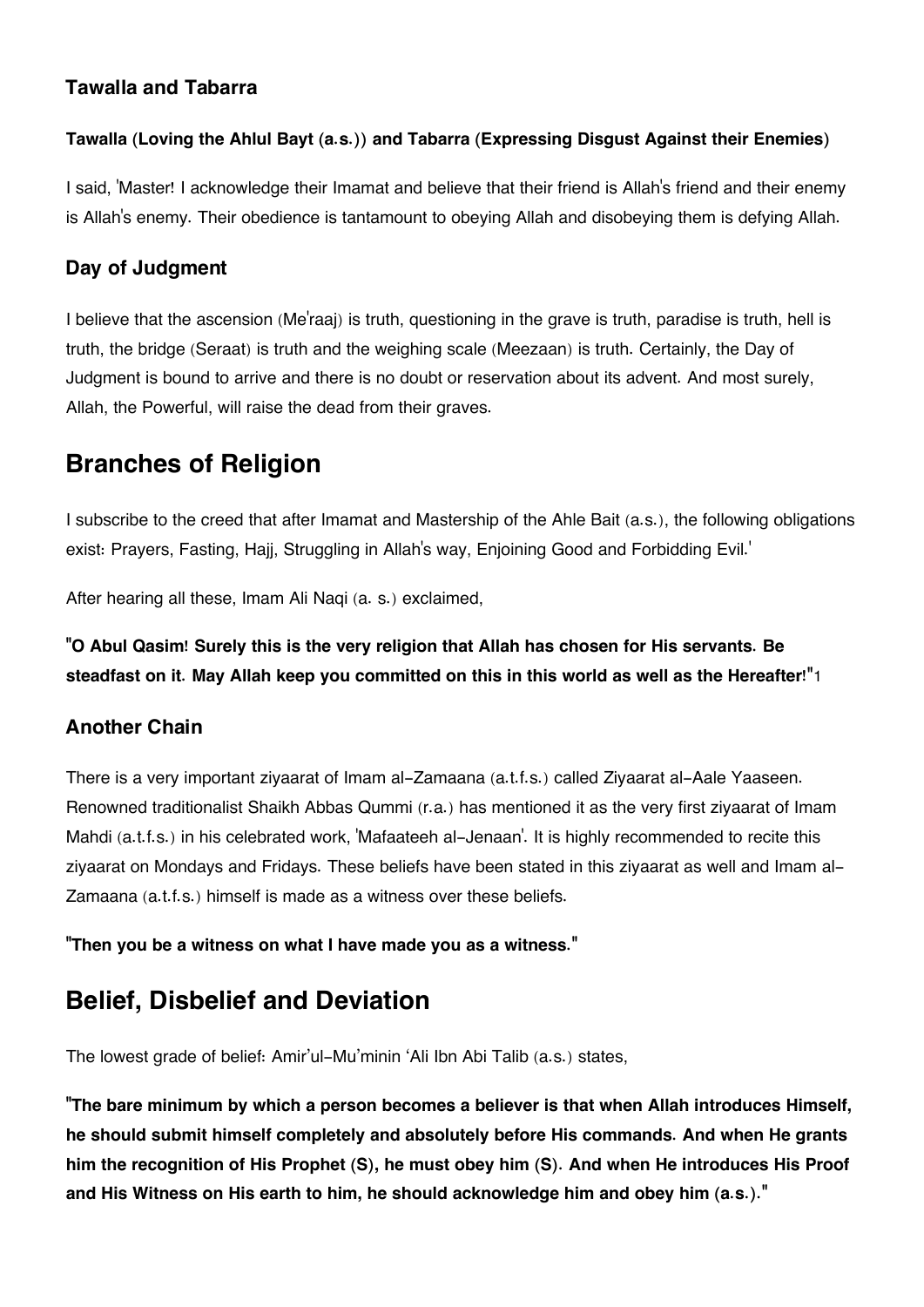**On this Sulaym asked Amir'ul-Mu'minin (a.s.), "Even if he remains unaware of other realities?"**

**He (a.s.) replied, "Yes. This will apply till he continues to obey what has been made obligatory on him and refrains from what has been prohibited."**[2](#page--1-0)

The lowest grade of disbelief: In the same tradition, Amir'ul-Mu'minin (a.s.) proceeds to explain the minimum thing that makes a person an unbeliever.

**"The minimum that makes a person an unbeliever is that he considers Allah's command as prohibition and that Allah has determined for him a religion which he is following, and he thinks that he is worshipping as per the dictates of Allah, although the fact is that he is venerating the Devil."**

#### **[The lowest grade of deviation](#page--1-0)**

**"And the minimum level of deviation is that man does not recognize Allah's proof, His witness upon the creatures, whose obedience has been ordered by Allah and whose leadership and mastership is compulsory."**[3](#page--1-0)

#### **[Please Note](#page--1-0)**

Man is either a believer or an unbeliever or deviated. In this tradition, Amir'ul-Mu'minin (a.s.) has provided the standards for all three. Belief is that man recognizes Allah, the Messenger of Allah (S) and the Imam of his time. Along with this recognition, he also worships Allah and obeys His Messenger and the Imam.

Disbelief is that man denies all that has been revealed or acknowledges that which Allah has not revealed. He accepts them as his Prophet and Imam whom Allah has not appointed. Deviation is that he denies the Imamat and mastership of those whom Allah has deemed to be His Proofs on the earth and made them as His Witnesses on the people.

To believe in the Messenger of Allah (S) and his recognition implies that we recognize him (S) as Allah has introduced him (S). Moreover, we should believe that he (S) enjoys all those positions and stations that Allah has determined for him (S). It is evident and everybody is aware of the fact that the Messenger of Allah (S) is the chief of all messengers and prophets (a.s.). He is the last of all His messengers and prophets (a.s.). Messengership and Prophethood have ended with him (S).

Now, till the Day of Judgment, no messenger or prophet will arrive. His shariah is the last heavenly shariah and his book, the Holy Quran, is the last divine and heavenly book. Islam is the last and most perfect of all religions. Things that have been made permissible by it shall remain so till the Day of Judgment and articles that have been prohibited by it shall remain so till the Day of Judgment.

To believe in Allah's Proofs connotes that we believe only in the leadership, mastership and caliphate of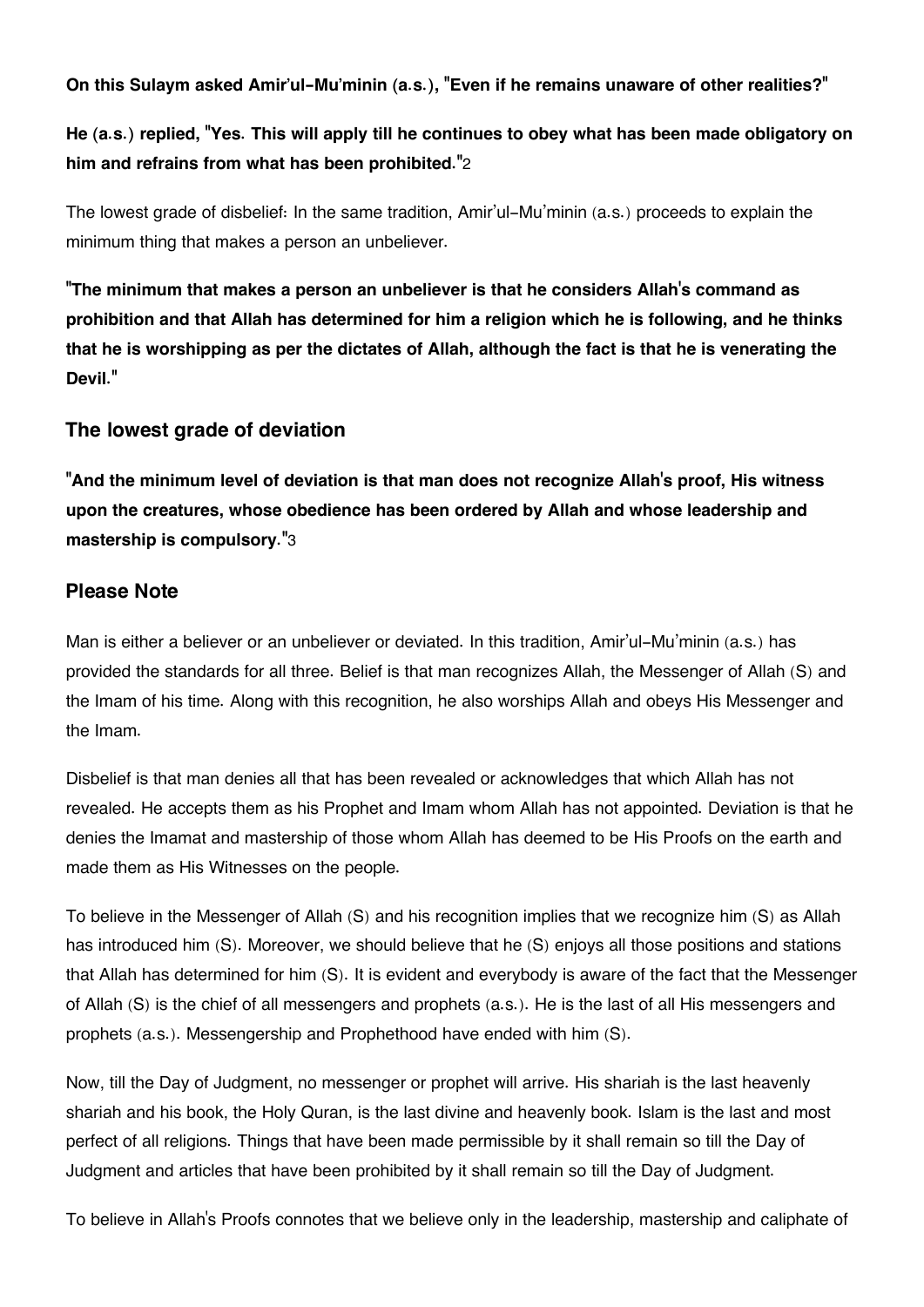those appointed by Allah; whose following is the guarantee for salvation, and whose love and obedience are deemed to be the keys of paradise. The Messenger of Allah (S) has fixed their number to be twelve and prophesied,

**"After me, till the Day of Judgment, the number of my successors will be twelve. All of them will be from Quraish. The first of them will be 'Ali Ibn Abi Talib (a.s.) and the last and twelfth will be the son of Hasan al-Askari (a.s.), the Hujjah, the Mahdi. Allah will grant him a long life and keep him in occultation. During his concealment, people will benefit from his existence like they draw advantage from the sun when it hides behind the clouds."**[4](#page--1-0)

#### **[Our Prophet is the Last Prophet](#page--1-0)**

From the above, we can easily deduce that the Messenger of Allah (S) is the seal of all of His Messengers and Prophets (a.s.), Imam Mahdi (a.t.f.s.) is the last Imam, the Majestic Quran is the last book and Islam is the last religion.

But from times ancient, anti-Islamic forces, imperialist powers and Zionist conspirators have tried their best to create obstacles in these universally accepted and firmer than mountain beliefs of the Muslims, and to deviate them from the right path. Therefore, there were a few from the community, willing to sell their conscience and negligent of realities, who claimed the elevated station of Mahdawiyyah.

Worse are their followers, who throw their leaders into further depths by becoming their ardent fans, to the extent that they (the claimants) seriously start considering themselves as a Prophet or an Imam. Meanwhile, the Holy Quran has declared in no uncertain terms,

*"And who is more unjust than he who forges a lie against Allah, or says; it has been revealed to me; while nothing has been revealed to him, and he who says: I can reveal the like of what Allah has revealed and if you had seen when the agonies of death and the angels shall spread forth their hands: Give up your souls: today shall you be recompensed wit h an ignominious chastisement because you spoke against Allah other than the truth and (because) you showed pride against His communications. " (Surah An'aam, 6:93)*

Similarly, in another verse, it warns,

*"…who, then is more unjust than he who forges a lie against Allah that he should lead astray men without knowledge? Surely Allah does not guide the unjust people."* **(***Surah An'aam, 6:144)*

### **[False Claimants](#page--1-0)**

Besides these clear statements, Allah the Almighty has made such fantastic arrangements, which expose these false claimants and show their true colours. They forgot that they as well as their followers are/were believers of the Messenger of Allah (S) and the Holy Quran. When Allah the Almighty declares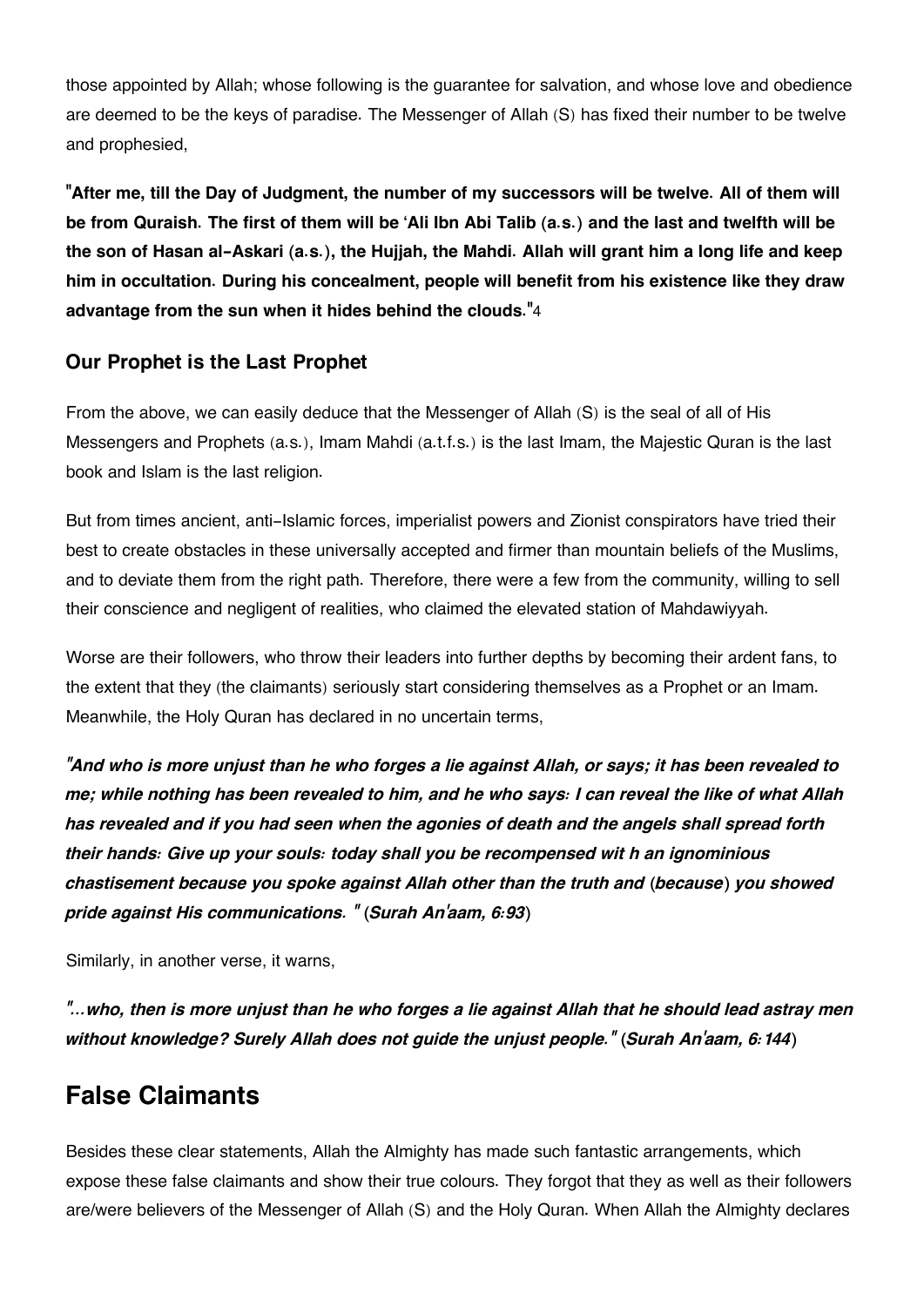our Prophet (S) to be the last of all Prophets and the Holy Quran to the final of all revelations, then where does the question of someone else's Prophethood arise?

And if they don't believe in our Prophet (S) and do not regard the Holy Quran as their book, the fact stands that till date Allah the Almighty has not sent a Prophet (S) or a Messenger, who has not verified the previous prophets and accepted their books. Hence, if these false claimants accept the prophethood of our Prophet (S) and acknowledge the truth of the Majestic Quran, then the Book of Allah as well as the Prophetic traditions declare very clearly that Muhammad (S) is the last messenger and Islam is the final religion.

Therefore, the question of another prophethood is completely ruled out and when the possibility of another prophethood is refuted, the discussion of another religion is rejected at the very outset.[5](#page--1-0)

And if these false claimants do not accept the prophethood of the Messenger of Allah (S), then such a person can never claim to be a divine prophet, who does not verify the prophethood of the previous prophets and their books. Hence, these false claimants cannot prove their claim in any manner whatsoever.

How meaningful and consequential are the following verses of the Noble Quran!

*"And when Allah made a covenant through the Prophets: Certainly what I have given you of Book and wisdom- then an apostle comes to you verifying that which is with you, you must believe in him, and you must assist him. He said: Do you affirm and accept My pact in this matter? They said: We do affirm. He said: Then bear witness, and I too am of the bearers of witness with you.*

*Whoever therefore turns back after this, these it is that are the transgressors.*

*Is it then other than Allah's religion that they seek (to follow), while to Him submits whoever is in the heavens and the earth, willingly or unwillingly, and to Him shall they be returned.*

*Say: We believe in Allah and what has been revealed to us, and what was reveled to Ibrahim and Ismail and Ishaq and Yaqoub and the tribes, and what was given to Musa and Isa and to the prophets from their Lord; we do not make any distinction between any of them, and to Him do we submit.*

*And whoever desires a religion other than Islam, it shall not be accepted from him, and in the hereafter he shall be one of the losers. " (Surah Aale Imraan, 3:80-84)*

### **[Seal of the Prophets](#page--1-0)**

The aforementioned verses unmistakably declare that it is compulsory and obligatory to believe in all the previous prophets, messengers, and the books revealed on them. Moreover, Allah will not accept any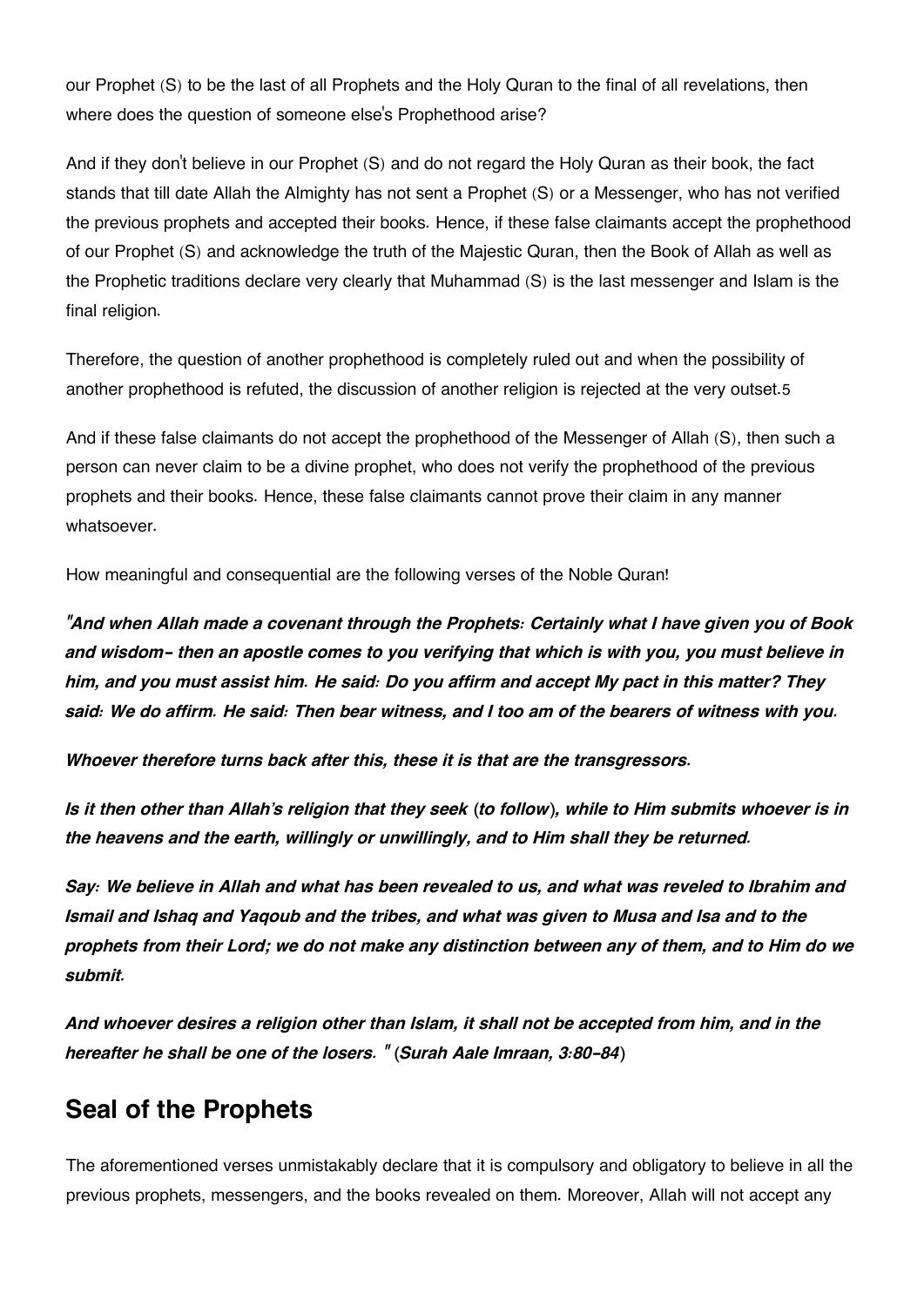religion other than Islam. Apart from the above, we present hereunder three verses from the Holy Quran and one tradition that plainly announce our Prophet to be the last Prophet and Islam to be the final divine religion..

1.*"Muhammad is not the father of any of your men but he is the Messenger of Allah and the seal of the Prophets. And Allah is the Knower of all things." (Surah Ahzaab, 33:40)*

ما كانَ محمدٌ ابا احدٍ من رِجالم ولَٰن رسول اله وخَاتَم النَّبِيِين ۗ وكانَ اله بِل شَء عليما

This verse evidently announces of the finality of the Holy Prophet's (s.a.w.a) prophethood.

2. *"Say: O people! Surely I am the Apostle of Allah to you all… " (Surah A'raaf, 7:158)*

قُلْ يَا أَيُّهَا النَّاسُ إِنِّي رَسُولُ اللَّهِ إِلَيْكُمْ جَمِيعًا

In the above verse, the terms, 'O people!' and 'to you all' explain that the Messenger of Allah (S) is not confined to a particular era or to a special group or generation of people. Rather, his messengership and prophethood is universal and forever.

3. *"He is the one Who sent His Apostle with guidance and the religion of truth, that He might cause it to dominate over all religions, though the polytheists may be averse." (Surah Tawbah, 9:33)*

هُوَ الَّذِي أَرْسَلَ رَسُولَهُ بِالْهَدَىٰ وَدِينِ الْحَقِّ لِيَظْهِرَهُ عَلَى الدِّينِ كَلِّهِ وَلَوْ كَرِهَ الْمشْرِكونَ

Noticeably, domination and overpowering imply that this religion will continue to survive till the day of resurrection. Had Allah the Almighty revealed any religion other than Islam and raised any other Prophet, certainly this religion and Prophet would have abrogated Islam just as Islam had abrogated the laws of the previous prophets.

In this case, Islam should not gain clear victory and domination over other religions. But when Allah the Almighty is clearly declaring that We have raised Our Messenger with Islam to grant it victory and domination over all religions and sects, then such triumph can be achieved only when Islam is the last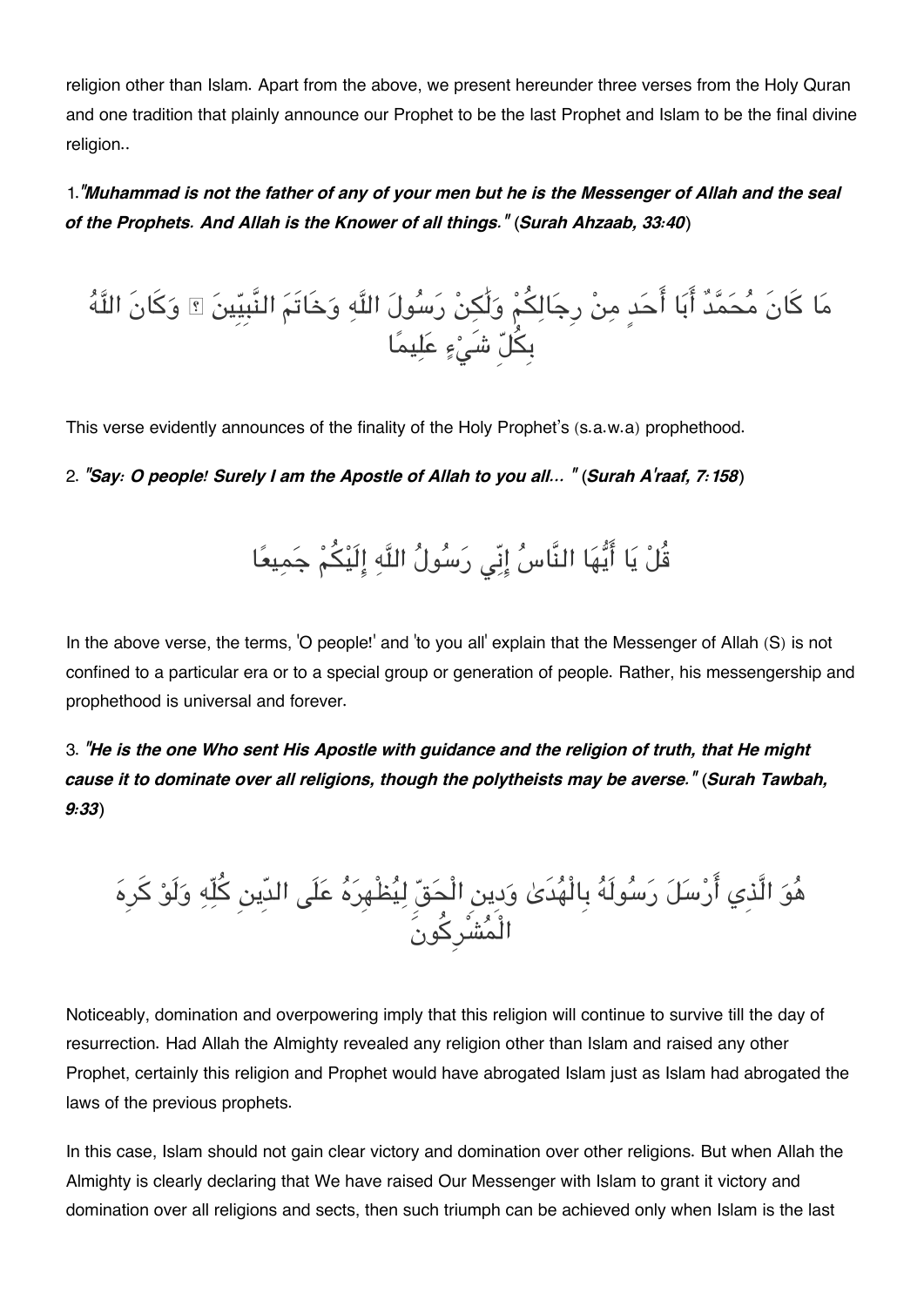heavenly religion and no other religion ensues. This, undoubtedly, is the fact that Allah has not sent any other shariah or religion or sect after Islam.

4. The following tradition is present in most of the authentic books of the Shias as well as the Sunnis. Addressing Imam 'Ali Ibn Abi Talib (a.s.), the Messenger of Allah (S) declared,

#### **انت من بمنزلة هارون من موس الا انه لا نب بعدي**

#### **"You are unto me as Haroon was to Musa except for the fact that there is no prophet after me."**

After these irrefutable and undeniable proofs, the falsity of all claimants of prophethood after the Messenger of Allah (S) stands exposed, whether he is the Punjabi of undivided India, Ghulam Ahmad Qaadiyaani, or the Iranian, 'Ali Mohammad Shirazi, known as Baab.

Interestingly, the teachings and ethics, which they claim to be their creation, are all plagiarized from the Holy Quran and traditions, and not a single of these belong to them. And whatever actually belongs to these (impostors) is replete with contradictions. These inconsistencies and paradoxes are sufficient proofs that they had nothing to do with Allah.

Before claiming divinity, they had averred Mahdawiyyah. The sequence of events was as follows: Initially, they claimed to be the representative and door (Baab) of Imam Mahdi (a.t.f.s.), thereafter, they claimed to be the Mahdi, then a Prophet and finally, God. Since there is no position beyond divinity and godhood, they stopped at it. Incongruities in these claims are sufficient evidences to expose these opportunistic claimants.[6](#page--1-0) ()

# **[Imam Mahdi \(a.t.f.s.\)-The Last Imam](#page--1-0)**

We have already mentioned that after the Messenger of Allah (s.a.w.a.), the number of his successors and the leaders of this nation is twelve. The first of them is Imam 'Ali Ibn Abi Talib (a.s.) and the last is Imam Mahdi (a.t.f.s.), who is still alive and in occultation on Allah's command.

On analyzing these false claimants, the following consequences come to light:

1) The presence of false claimants proves the existence of the true claimant to this esteemed position. The counterfeit of only those currencies are available, which are actually in circulation. Hence, one can never find a 75 paise coin or a 25 rupee counterfeit note in the market.

2) An important peculiarity of the real Imam Mahdi (a.t.f.s.) is that he will spread Islam to the nooks and corners of the world. The Islamic slogan 'There is no god but Allah and Muhammad is the Messenger of Allah" will echo throughout the universe. All these bogus charlatans have departed from this world but failed in making Islam as the dominant religion of the universe. On the contrary, they became the cause of further dissension and disputes among the Muslims.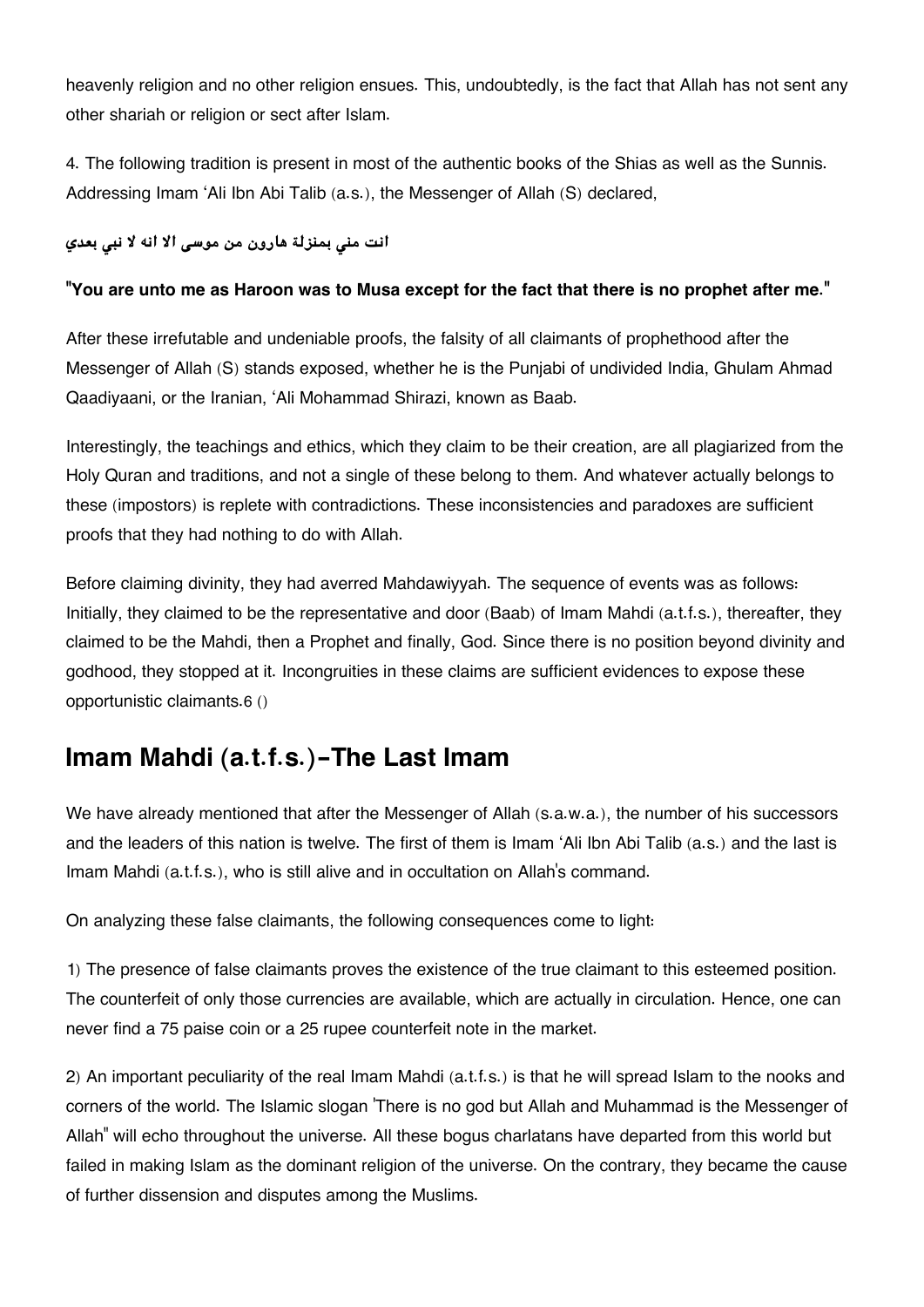3) Yet another significant characteristic of the real Imam Mahdi (a.t.f.s.) is that his Imamat and leadership will continue till the Day of Judgment. Immediately after his martyrdom, Resurrection will occur. These phony claimants have already left this world, causing confusion and chaos with all their deviations and no sign of Resurrection. Their demise without the occurrence of Resurrection is another proof of their falsity.

4) Yet another very important feature of Imam Mahdi's (a.t.f.s.) leadership, which has been highlighted in all books concerning him, is that he will fill the earth with justice, fairness and equity as it would be fraught with injustice, tyranny and oppression. These sham impostors neither reduced the oppression and tyranny of the world nor did they fill it with justice and fairness. The converse was the reality. They became the cause of intense augmentation and increase in tyranny and oppression. This is another evidence of their deception and fallacy.

5) Allah the Almighty has never appointed any fallible and sinning person as a Prophet or an Imam. Human intellect supports the idea that a person who is responsible for the guidance of the entire humanity and is the guarantor of their salvation has to be infallible (ma'soom). While, we observe that among all these fake claimants, none were infallible. A brief look at their lives will reveal the filth and contamination in which they existed.

6) The true representatives of Allah always raised their voice against injustice and oppression. Consequently, the tyrants and their despotic reigns always opposed them and afflicted them with all kinds of tortures and troubles. On the other hand, these sham impostors assisted the oppressors in their mischievous designs and considered rebellion against the tyrants as prohibited. Obviously, they had to support these oppressors for otherwise, from where would they receive support and assistance for their devious aims?

This is precisely the reason that even today their head offices are based in imperialist and colonial capitals. For instance, while intense war rages on in Palestine, Bahaism continues to have its headquarters in Israel. Similarly, Qaadiyanism has its main centers in Britain and the United States. Obviously, children feel secure in the lap of their parents and are nourished in better there.[7](#page--1-0)

For details, refer to books on Finality of Prophethood and on Imam Mahdi (a.t.f.s.). Moreover, reliable and authentic books have been penned in refutation of these self-idolizing impostors and their sham religions.

These few lines have been jotted down to caution all from being deceived by every false claimant and glib talker, and to preserve our religion and belief.

The Messenger of Allah, Hazrat Muhammad Mustafa (S) is the last Prophet, his Shariat is the last Shariat and the Majestic Quran is a divine book. After him (S), there is neither any prophet nor book nor religion. Even today, he (S) is a Prophet and hence, everyday we proclaim in our azaan and our prayers, 'I bear witness that Muhammad is the Messenger of Allah (S)'. Not that he 'was' the Messenger of Allah,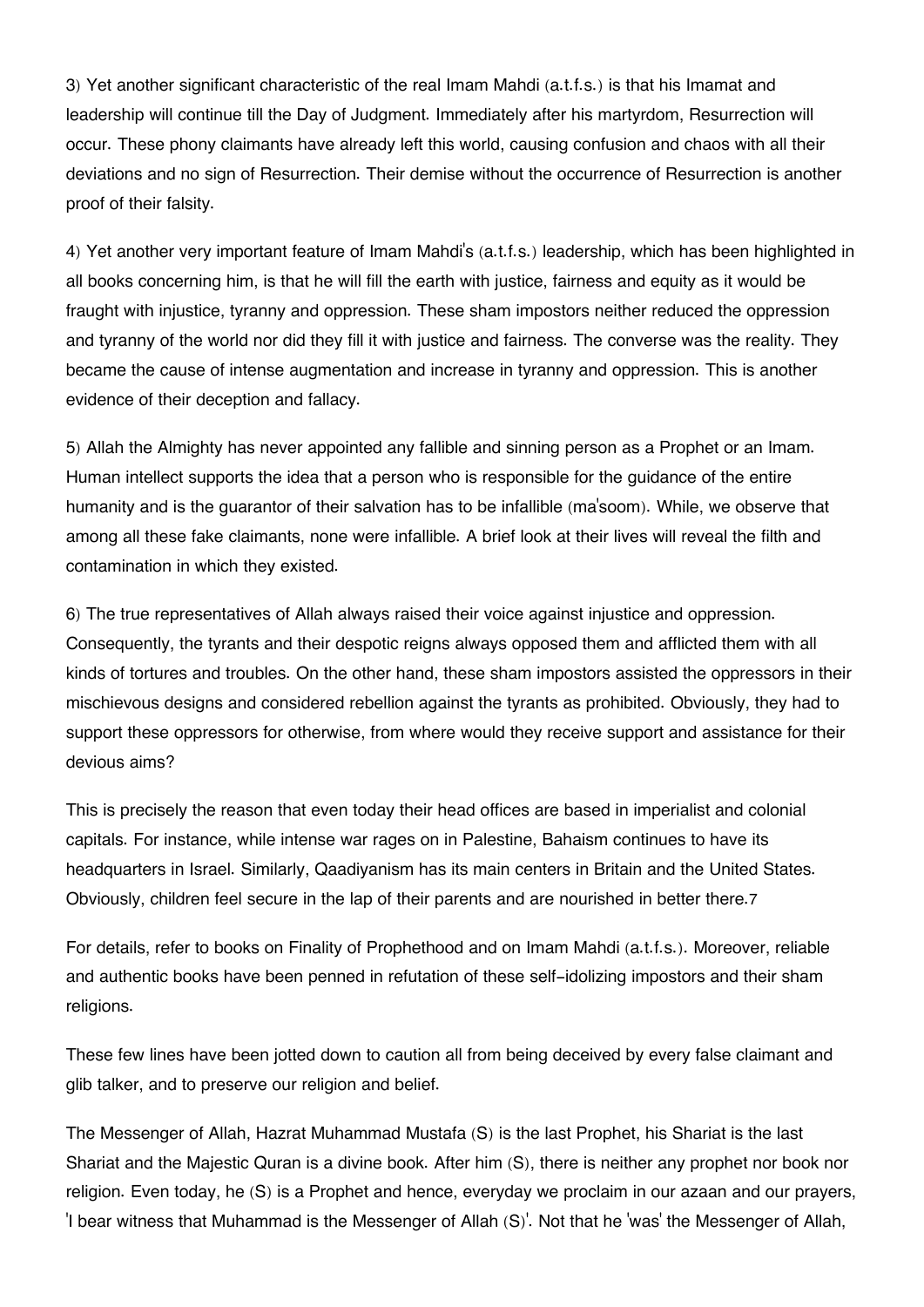but he 'is' the Messenger of Allah.

Imam Mahdi (a.t.f.s.) is the twelfth and last of the chain of leadership and guidance. He is alive and in occultation on divine command. Further information concerning Imam Mahdi (a.t.f.s.) will be provided for in the coming pages, Inshallah.

Blessings of Allah be on you, O Master of Age, help us!

The belief in the Imamat, awating and reappearance of Hazrat Imam Mahdi (a.t.f.s.) is a mirror, which reflects the peak and perfection of true Islam. In it lies the cure of oppressed mankind and the remedy for tyrannized humanity.

In which one can observe justice, equity, brotherhood and fraternity, instead of injustice, oppression and tyranny. In which one sees the manifestation of pure monotheism (Tawhid) and sincere worship instead of polytheism and unbelief. In which man, free from all sorts of dangers, hazards and insecurities, is worshipping the One God.

It is the reappearance of the Imam who will raise the standard of a divine government. Who will destroy and uproot the oppressors and raise the oppressed slaves to unprecedented glories. Whose advent will be a living portrait of perfection of religion, completion of bounties and satisfaction of the Lord.

[3.](#page--1-0) Al-Kaafi, vol. 2, p. 415

[5.](#page--1-0) Tableegh al-Resaalat, vol. 2, p. 144; Ayyaam al-Sulh, p. 146

[6.](#page--1-0) Talkhis al-Tarikh al-Nabeel, p. 317 by Haikaluddin

[7.](#page--1-0) Taryaaq al-Quloob, p. 15

# **Part 2: Significance and Obligations**

### **[1\) The Creed of Imamate](#page--1-0)**

The belief of Imamate is that important pillar of Islamic belief, without which the religious structure remains incomplete. The acceptance of all actions depends on the belief in Imamate. When the Holy Prophet (s.a.w.a.) commenced his mission with Daawat al-Zul Asheerah, along with the call for Divine Monotheism, proclamation of his own messengership, he (S) also announced the mastership and wilayat

[<sup>1.</sup>](#page--1-0) Kamaal al-Deen, vol. 2, p. 379-380

[<sup>2.</sup>](#page--1-0) Al-Kaafi, vol. 2, p. 414, Tr. No. 1

[<sup>4.</sup>](#page--1-0) Saheeh al-Muslim, vol.2, p. 19; Mataaleb al-So'l, vol. 2, p. 79; Kamaal al-Deen, vol. 1, p. 280; Behaar al-Anwaar, vol. 52, p. 93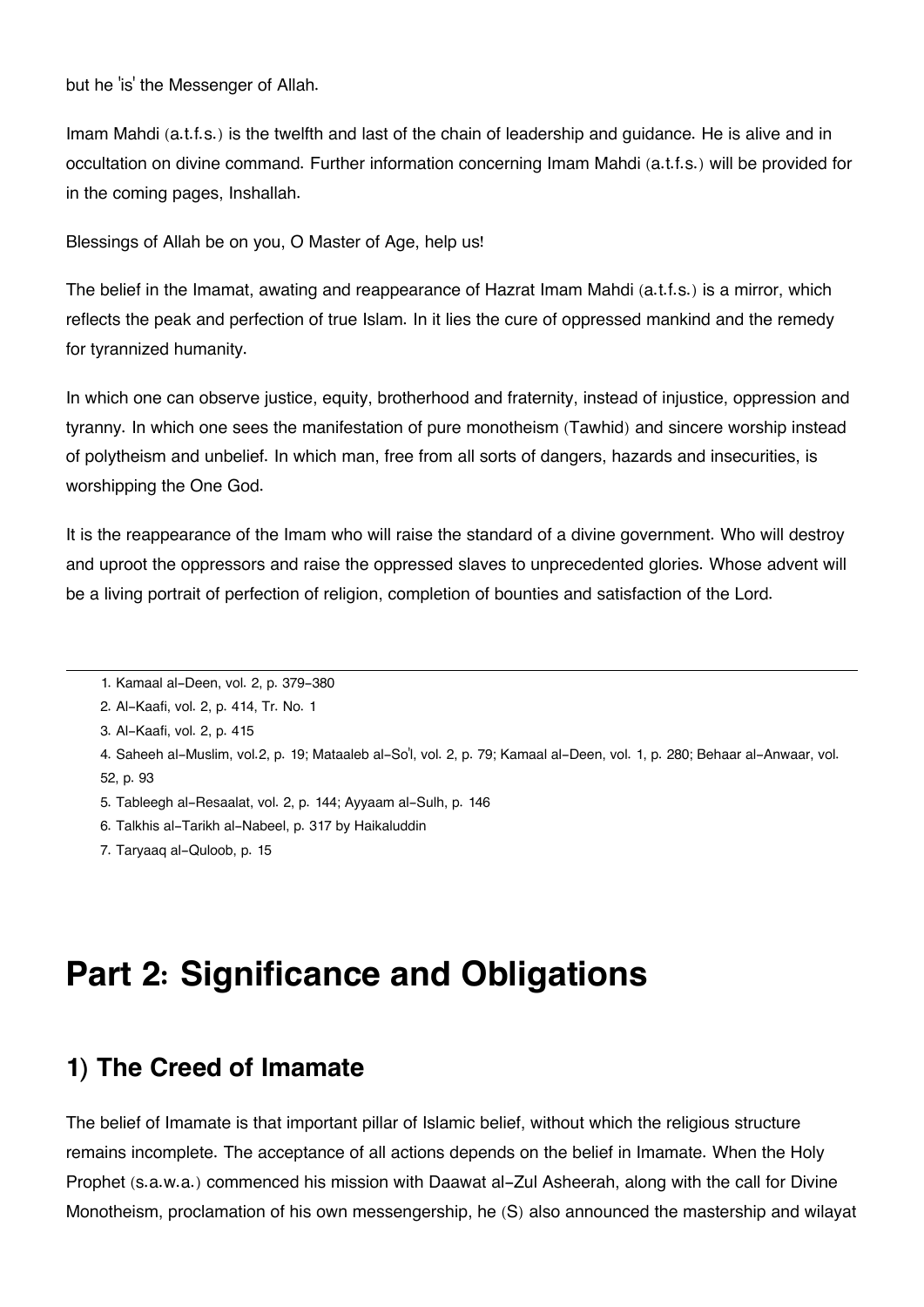of Amir'ul-Mu'minin (a.s.).

He invited one and all for accepting this invitation. From then onwards, the Holy Prophet (S) kept informing and announcing the people about Imamate and Caliphate. Finally, on 18th Zilhajj, 10 A.H., in the vast plain of Ghadir al-Khumm, in front of a crowd of 1,24,000 pilgrims, he (S) not only announced the successorship and Imamate of Amir'ul-Mu'minin (a.s.) in clear terms, but, even ordered the people to pay allegiance to 'Ali (a.s.). The Muslims duly obliged. Later, in the destruction of Harith Ibn No'man, people also saw the fate of him who denies 'Ali's mastership.

Along with the announcement of the mastership of 'Ali (a.s.), the Holy Prophet (S) also declared the Imamate and mastership of his eleven descendants. On various occasions, and in numerous ways, he made it clear that after him, till the Day of Judgement, the number of his successors and caliphs shall remain only twelve. The first of them will be 'Ali (a.s.) and the last, Imam Mahdi (a.t.f.s.).

In a number of traditions, he has also mentioned the names, titles, agnomens, and characteristics of these twelve successors. Through his companion, Jaabir Ibn Abdullah Ansari, he sent salutations to the fifth among the Imams, Imam Muhammad al-Baqer (a.s.). All these are practical testimonies of the truthfulness of the Holy Prophet (s.a.w.a).

The series of Imamate and guidance continues today and will go on till the dawn of resurrection. The Messenger of Allah (S) has underlined the significance of Imam al-Asr's (a.s.) recognition through the famous tradition,

"من مات ولم يعرف امام زمانه مات ميتة جاهلية."

#### **"One who dies without knowing the Imam of his time, dies the death of ignorance (i.e. unbelief).**

As is evident, the unbelievers will not attain salvation. They will go to hell and shall abide in it forever. Anybody who desires to save himself from the perennial chastisement of hell and gain the everlasting bounties of paradise, then it is for him to gain the recognition of the Imam of his time.

On the flip side, one who does not recognize the Imam of his time, his religion is not perfect, his bounties are not complete and Allah the Almighty is not satisfied with him.

#### **[Today, who is our Imam?](#page--1-0)**

The Holy Prophet (s.a.w.s) has already mentioned that the chain of Imamate will continue after him till the Day of Judgement. Therefore, it is necessary that there should be somebody from that series who has been divinely ordained. Who is he? In the light of reliable and authentic traditions (narrated by Shias as well as Sunnis), the Imam of our time, is the son of Imam Hasan al-Askari (a.s.), Hazrat Imam Mahdi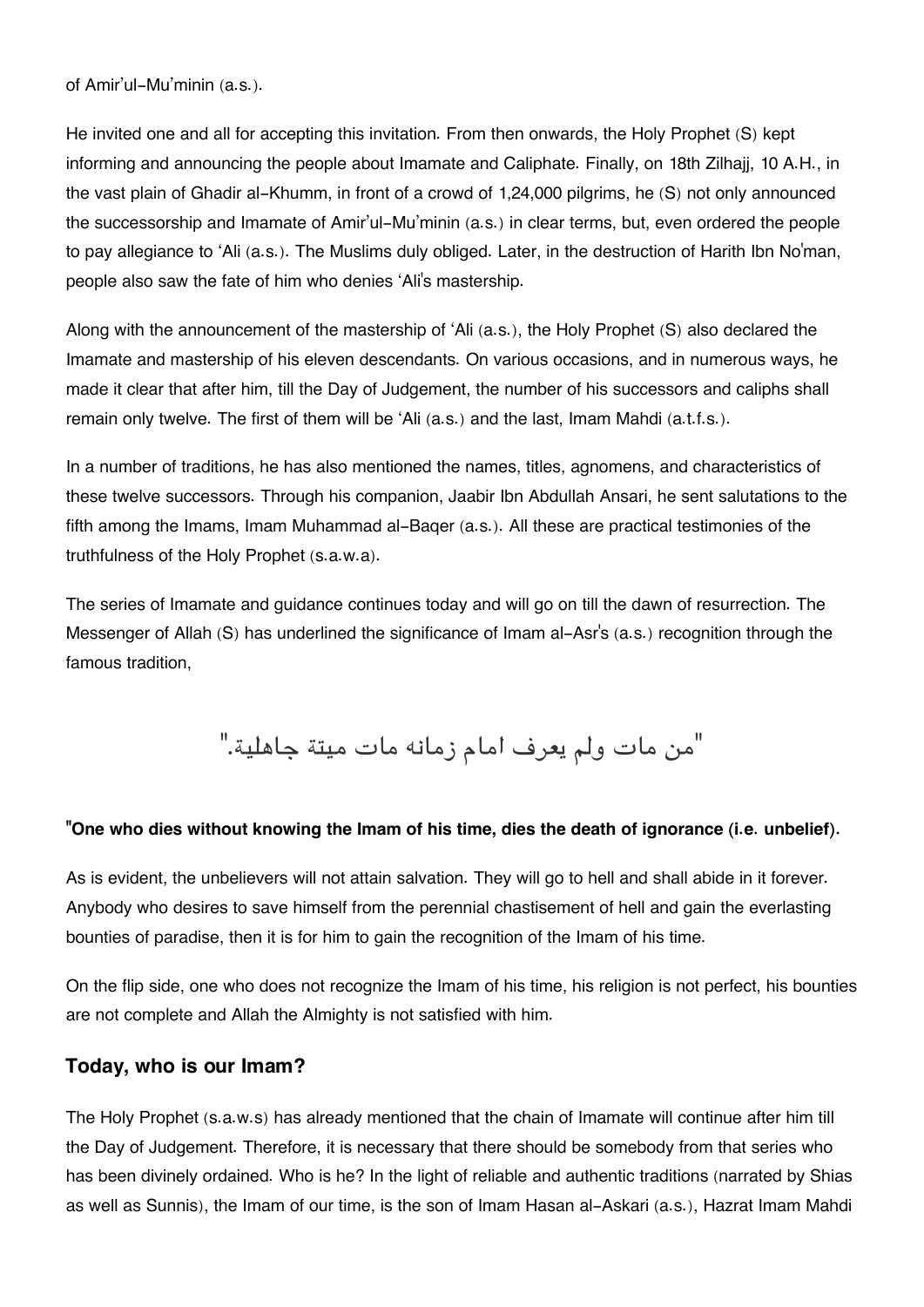$(a.t.f.s.).$ 

# **[2\) The Importance in the Belief of Mahdawiyyah](#page--1-0)**

If somebody believes and is certain about the Commencement of Prophethood of all the previous Prophets and Messengers (peace be on them) but denies the Messengership of the last Prophet, Hazrat Muhammad Mustafa (S), he is an unbeliever and his salvation, impossible.

Similarly, if someone believes in the Imamate of all the infallible Imams (a.s.) but refuses to accept the Imamate of the last Imam, Imam Mahdi (a.t.f.s.), he is not a believer and his deliverance, unattainable. Renowned Sunni scholars like Shaykh al-Islam Hamveeni, in his book "Fara aedus Simt ain" and Shaykh Su layman Qundoozi in his famous work "Yanaabee' al-Mawaddah" have recorded that the Holy Prophet (S) said,

"من انكر خروج المهدى فقد كفر."

**"One who denies the reappearance of Mahdi, is an unbeliever".**

#### **Imam['s Life at a Glance](#page--1-0)**

Name : M H M D

Title : Mahdi, Baqiyyatullah, Imam al-Zaman, Vali al-Asr, Qaem, etc.

Agnomen : Abul Qasim, Aba Saaleh al-Mahdi

Father : The Eleventh Imam, Hasan al-Askari (a.s.)

Mother : Narjis Khatoon , also called as Sosan.

Birthday : 15th Sha'baan, 255 A.H.

Birthplace : In the house of Imam Askari (a.s.) in the Iraqi city of Saamarra

Commencement : 8th Rabi-al-Awwal, 260 A.H.

Age : Still alive. Shall reappear on the command of Allah the Almighty

# **[3\) Occultation \(Ghaibat\)](#page--1-0)**

One can find in reliable traditions narrated on the authority of the Holy Prophet (S) that when Mahdi reappears, oppression and tyranny will be eradicated from the face of earth, and unjust and tyrannical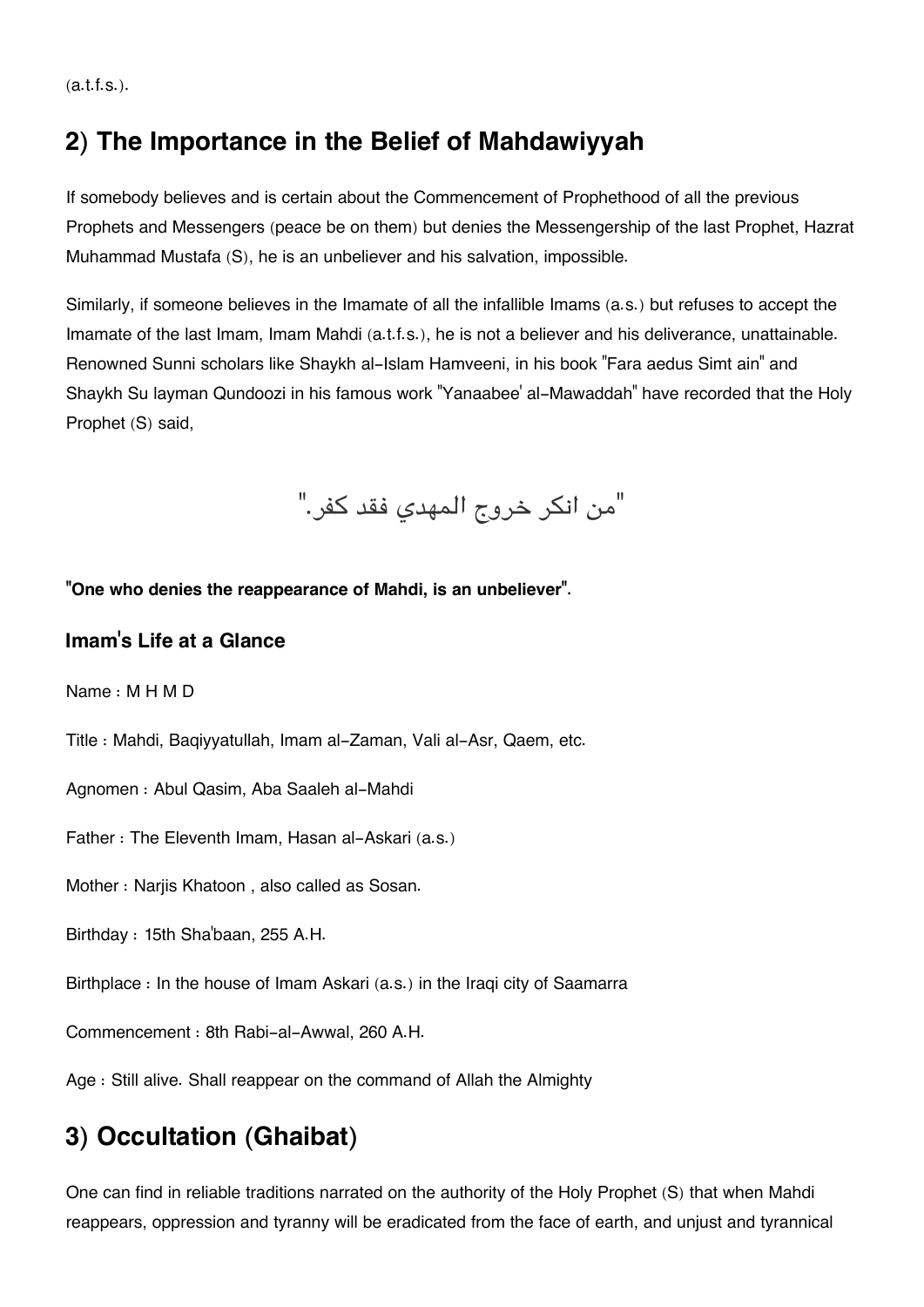rulers will be uprooted. Therefore, every oppressive king, particularly the contemporaries of Imam Hasan al-Askari (a.s.), strove to prevent the birth of Imam Mahdi (a.t.f.s.) and his advent in this world.

Also, as the Messenger of Allah (S) had prophesied that the number of Imams will be twelve, and that Imam Hasan al-Askari (a.s.) will be the eleventh Imam, (and Mahdi the twelfth), they were sure that Mahdi will be born in his house only. Consequently, tight security and strict surveillance was imposed.

But just as Firaon had failed in his machinations to prevent the birth of Hazrat Musa (a.s.), which ultimately did occur, in the same way, despite all their efforts, the oppressors could not stop the birth of Imam Mahdi (a.t.f.s.). As there was a great danger to the life of Imam Mahdi (a.t.f.s.), the news of his birth was not announced to all and sundry. Only those who could be relied upon were informed about this holy occurrence.

After the martyrdom of Imam Hasan al-Askari (a.s.), when the Imamate and leadership of Imam Mahdi (a.t.f.s.) began, the perils to his life increased. His residence was raided umpteen times by the king's army. Hence, on divine command, Imam al-Zaman (a.t.f.s.) went into occultation. On the one hand, conditions were threatening and danger loomed large.

While on the other, the masses had their queries and posers for which contact with Imam (a.s.) was necessary. Considering this necessity, Imam (a.s.) appointed four special deputies, through whom contact with Imam (a.s.) could be possible. These four persons were called as Special Deputies (Nuawwaab al-Arba' or Naaebeen al-Khaas).

The names of these Special Deputies were as follows (in chronological order):

- 1) Usman Ibn Saeed Amri
- 2) Muhammad Ibn Usman Ibn Saeed Amri
- 3) Husayn Ibn Rauh Nawbakhti
- 4) 'Ali Ibn Muhammad Seymouri

The series of special deputyship started from 260 A.H. and terminated in the year 329 A.H. (i.e. 69 years). This period is called as Minor Occultation (Ghaibat al-Sughra). The year 329 A.H., with the death of the fourth deputy, 'Ali Ibn Muhammad Seymouri, marked the end of minor occultation and the beginning of the Major Occultation (Ghaibat al-Kubra).

Till Allah the Almighty does not permit Imam al-Zaman (a.t.f.s.) to reappear, the major occultation will continue. Today, we are living in the era of the major occultation in which, Imam al-Zaman (a.t.f.s.) has not appointed any special deputy. But he has also not abandoned us.

For our religious problems and questions, he has appointed jurists (mujtahideen), bearing all the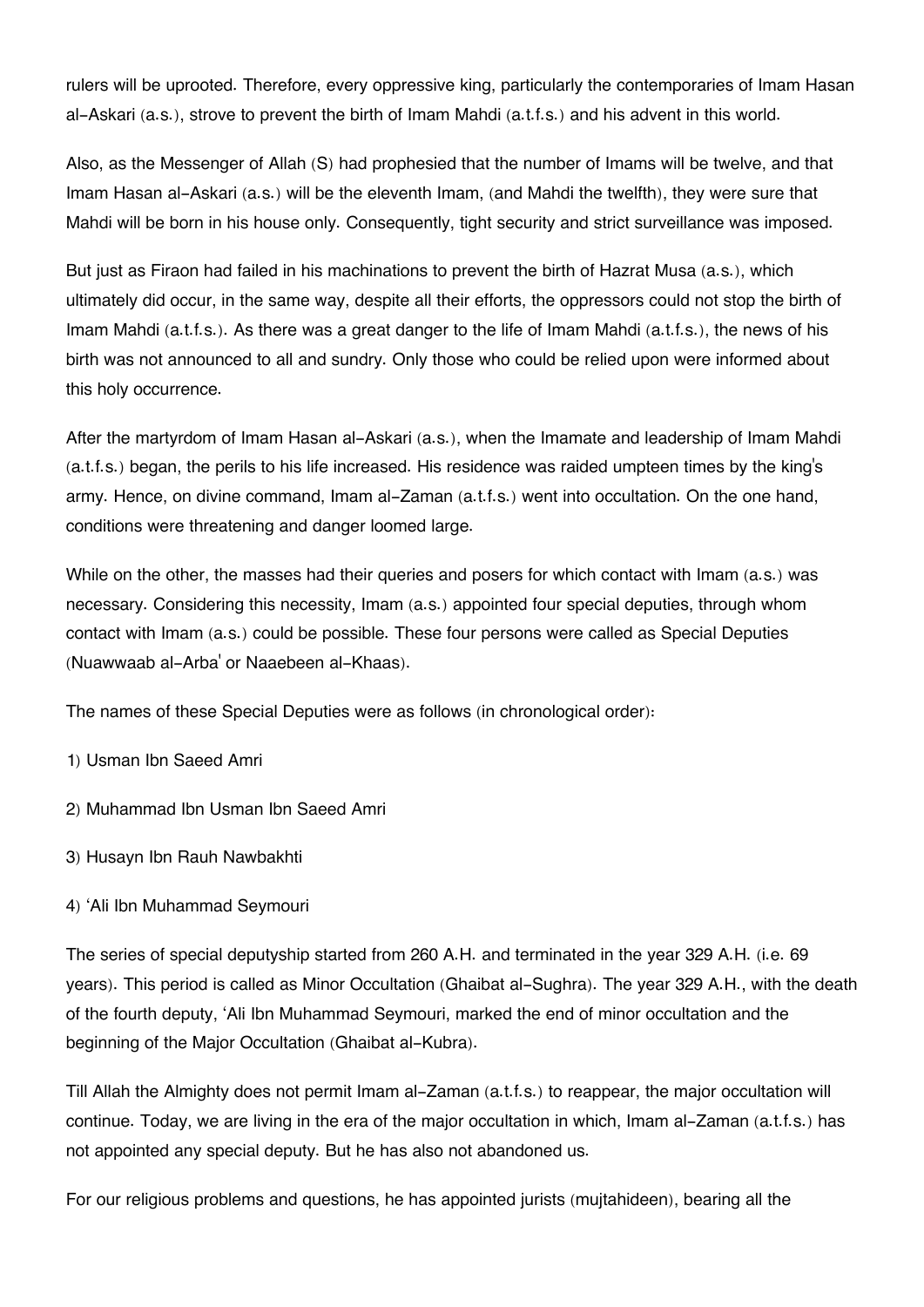necessary conditions, as his proof upon us and has ordered us to refer to them. As per his command, it is essential that our lives should be in conformity with the edicts of the living mujtahid.

# **4) Benefit of Imam al-Zaman['s \(a.t.f.s.\) Existence in Occultation](#page--1-0)**

Presently, our Imam al-Zaman (a.t.f.s.) is in occultation. But it does not mean that he is living in an isolated place, far away from inhabitation. Occultation means that people are not aware of his place of abode. Even when they see their Imam al-Zaman (a.t.f.s.), they do not recognize him. Imam Sadeq (a.s.),

### يرونه ولا يعرفونه

#### **"They see him but do not recognize him."**[1](#page--1-0)

But Imam al-Zaman (a.t.f.s.) sees the people and recognizes them too. He himself declares,

**"None of your news is hidden from us. We are not negligent in your protection nor are we forgetful of your remembrance. Had it not been so, calamities would have descended upon you and enemies would have annihilated you."** [2](#page--1-0)

This proves that although Imam al-Zaman (a.t.f.s.) is hidden from the eyes of the people, he is aware of their conditions. Now, we can benefit from his existence just as people draw advantage from the sun when it is concealed behind the clouds. We can relate all our difficulties to him.

At every step, we can reach out to him through our cries for help. Just let us give it a try, and feel his hand reach unto us, notwithstanding the veil of occultation. One can find thousands of such incidents in reliable books when people have called out to Imam al-Zaman (a.t.f.s.) for help and he has come to their rescue.

# **[5\) Longevity](#page--1-0)**

Imam al-Zaman (a.t.f.s.) was born in 255 A.H. Today the age of Imam al-Zaman (a.t.f.s.) exceeds 1150 years. This is just his present age and his reappearance is still pending. The years after reappearance have also been discounted.

Perhaps some minds might pose the query, 'Is it possible for a man to live so long?'

The answer is a definite yes. Man can certainly attain longevity for the following reasons:

1) Till date, no limit has been fixed for human age, that after such and such age, man cannot or should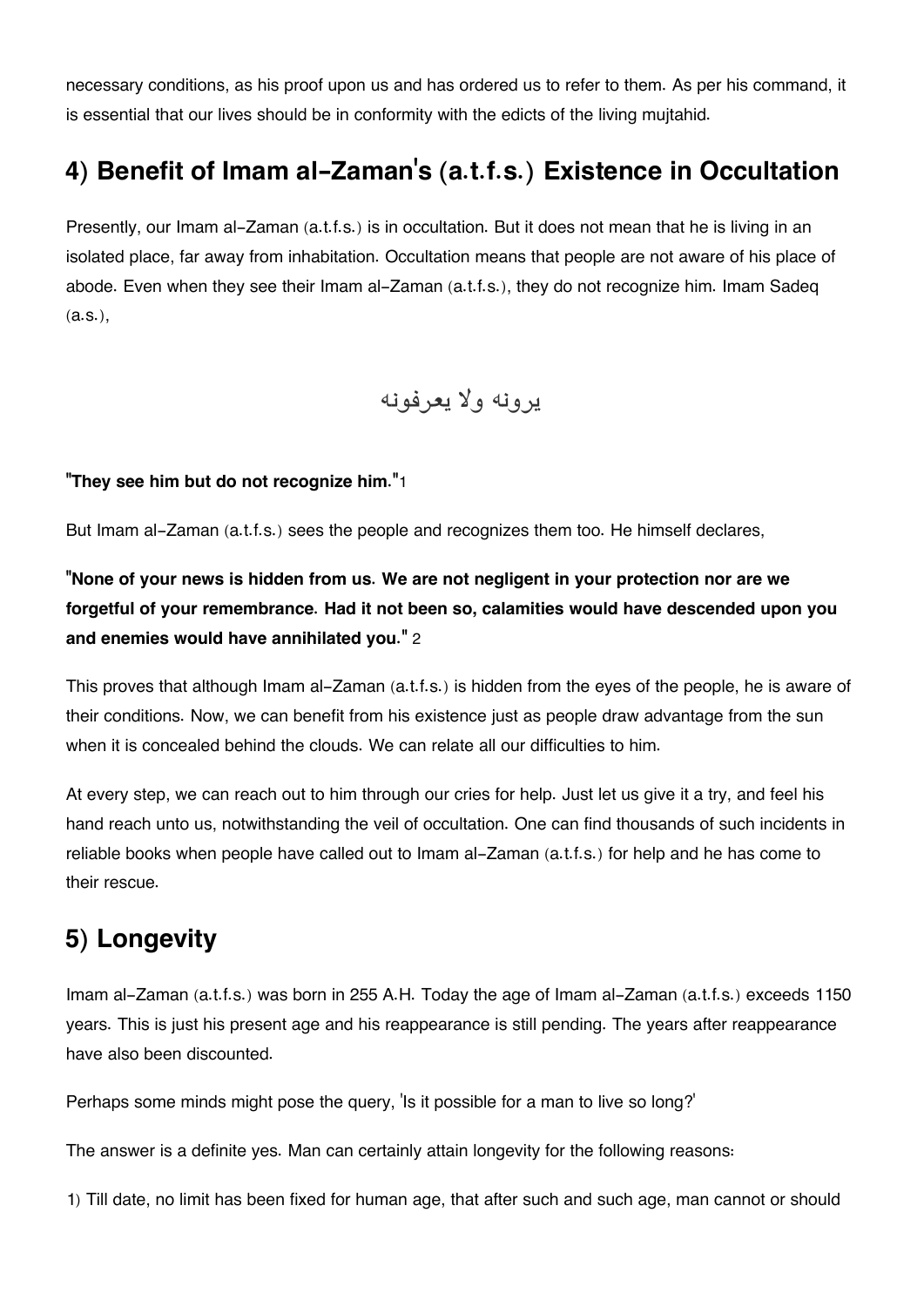not live.

2) There have been people who have lived even more than the present age of Imam al-Zaman (a.t.f.s.), like Hazrat Nuh (a.s.) who propagated for 950 years before the famous deluge and his total age exceeded 2500 years.

3) Hazrat Khizr (a.s.) and Hazrat Ilyas (a.s.) continue to live till date.

4) Shaitan preceded Hazrat Adam (a.s.) in existence and is still alive.

Imam Zain al-Abedeen (a.s.) says,

**"In our Qaem, is the tradition and sign of Hazrat Nuh (a.s.) and that is his longevity."**[3](#page--1-0)

### **[6\) Awaiting \(Intezaar\)](#page--1-0)**

In the major occultation, an important duty is to await the reappearance of Imam al-Zaman (a.t.f.s.). Imam Sadeq (a.s.) relates from the Holy Prophet (S),

افضل اعمال امتى انتظار الفرج

#### **"The best act of my nation is to await the reappearance."**[4](#page--1-0)

Awaiting is an inner condition that we experience vis-à-vis our beloved. Our restlessness for the meeting with the beloved is directly proportionate with the presence of love in our hearts for him. If you are waiting for a guest, you will prepare yourself for his arrival by cleaning up the house and providing the necessities of his comfort. You will inform the people about his arrival and will exhort them to join you in welcoming him. More than the house, you will prepare your heart for his comfort, leisure and ease.

If such preparedness and restlessness is found in us, then we are truly awaiting for the guest. But if I am simply sleeping lazily, without feeling the need for any preparation and readiness, then such an awaiting is nothing more than lip service.

Those who are waiting for Imam al-Zaman (a.t.f.s.) are restless for his reappearance. They are preparing for his arrival by improving themselves and inviting others to change for the better. They are themselves learning religious laws and injunctions while making others also aware of their religious obligations. They are restless due to the delay in the reappearance. The occultation of their beloved Imam al-Zaman (a.t.f.s.) has snatched sleep from their eyes.

Imam Zainul Aabedeen (a.s.) has described the characteristics and importance of the one who awaits the reappearance thus,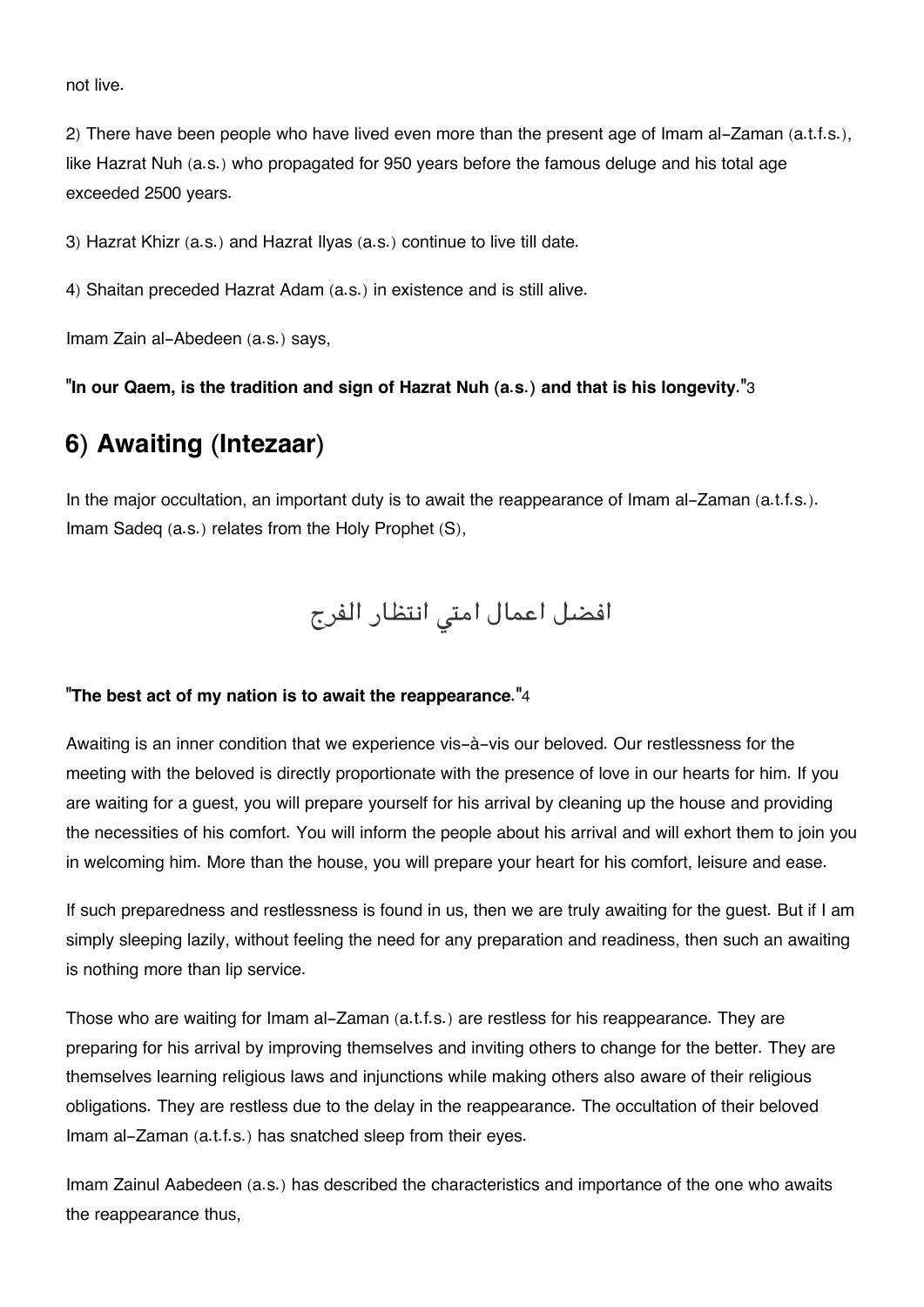**"O Abu Khalid (Kabuli)! In the period of his occultation, those who believe in his Imamate, await his reappearance are the best people of all times. Allah the Almighty has endowed them with intellect, understanding and cognition to such an extent that occultation (of Imam) for them is as good as his presence.**

**They are equal (in status) to those who are fighting alongside the Prophet of Allah (S) with their swords. Certainly, these are the real believers and our true Shias and they call towards the path of Allah, openly and secretly."**[5](#page--1-0)

# **[7\) Duties and Responsibilities](#page--1-0)**

It is clear now as to how important it is to await for the reappearance of Imam al-Zaman (a.t.f.s.) and how great is the status and position of those who await. Also, it is a reality that as the level increases, responsibilities and duties increase too. Although there are a number of responsibilities of a believer during the major occultation, we shall mention a few important ones hereunder, keeping brevity into consideration.

#### **[a\) Recognition of Imam Mahdi \(a.t.f.s.\)](#page--1-0)**

By recognition, historical knowledge and information is not what is implied. Rather, it means to be aware of those levels, perfection and authority that has been granted to Imam al-Zaman (a.t.f.s.) by Allah the Almighty.

If we believe in these, then we will be sure that he is definitely keeping a watch on all our actions, every single one of them. He rules on each and every particle of this world. The entire universe is subject to his command. Only then will we refrain from sins and seek refuge and help from him for all our difficulties.

#### **[b\) Improvement in deeds](#page--1-0)**

We cannot see Imam al-Zaman (a.t.f.s.) with our sinful eyes but he, definitely, is observing us . If somebody really believes that he is constantly being watched by Imam al-Zaman (a.t.f.s.), he will keep away from quite a few sins. Good deeds are the only way to gain proximity and nearness to Imam al-Zaman (a.t.f.s.). And who does not desire to be nearer to his Imam (a.s.)? He (a.t.f.s.) himself has admonished us,

**"Then each one of you should act in such a way that your deeds bring you closer to our love, and refrain from all those actions that will bring you nearer to our wrath and anger."**[6](#page--1-0)

#### **[c\) Reformation of the Society](#page--1-0)**

To rectify and improve our society, i.e. our children, brothers, sisters, relatives, friends, acquaintances,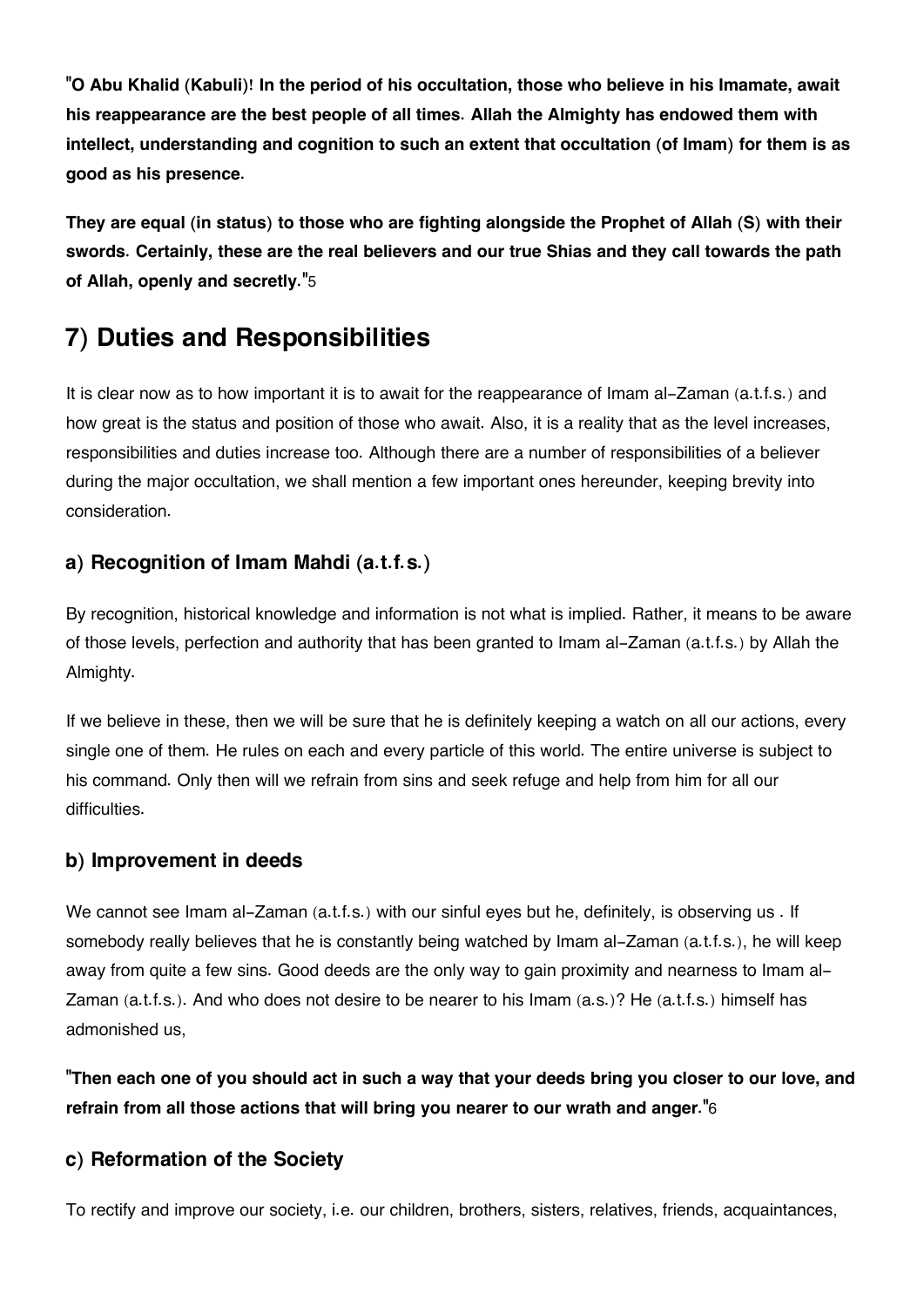etc. is also our responsibility. For, it is essential that the ground be prepared for the reappearance. Imam Hasan al-Askari (a.s.) says,

**"An orphan is he who loses his father. But greater than him is he who has become distanced from his Imam and does not have access to him. He is not aware of his responsibilities and obligations.**

**Among our Shias, one who is knowledgeable of our traditions and knowledge, should teach this Shia who is ignorant and unaware, and guide him. It is as if he has sheltered and nourished an orphan. Yes, the one who guides him and teaches him our religious laws, will be with us in the highest grades of paradise."**[7](#page--1-0)

#### **[d\) Supplication \(Du'a\)](#page--1-0)**

Supplication is a weapon of the believer through which he repels calamities and encounters difficulties. He attains his desires with its help. The reappearance of Imam al-Zaman (a.t.f.s.) and his being safe from all evils and calamities is the heartfelt desire of every believer. One of the rights that he (a.s.) enjoys upon us is that we should pray for him, first and foremost, in our supplications and invocations.

Naturally, we always pray for that thing first which enjoys utmost significance in our eyes. Nobody is greater than Imam al-Zaman (a.t.f.s.) nor is anything more important than his reappearance. It is necessary that after every namaz, our first supplication be in favour of Imam al-Zaman (a.t.f.s.). We must begin and end our day with the prayers for the reappearance of our beloved Imam (a.s.).

Although there are a number of invocations for Imam -e -Zaman (a.t.f.s.) like Du'a al-Nudbah, which should be recited on Fridays, etc. we shall suffice here with only two important supplications for him.

a) In every Salat, especially in obligatory prayers, we should recite the following invocation in the Qunoot. This is also called Du'a al-Faraj.

اللهم كن لوليك الحجة بن الحسن صلواتك عليه وعلى ابائه في هذه الساعه وفي كل ساعه وليا وحافظاو قائدا وناصرا ودليلا وعينا حتى تسكنه ارضك طوعا وتمتعه فيها طويلا

b) After Salat al-Subh (morning prayers), we must recite the brief Du'a al-Ahd. It is a salutation, a covenant and a supplication, all put together.[8](#page--1-0)

اللهم بلغ مولاي صاحب الزمان صلوات اله عليه عن جميع المؤمنين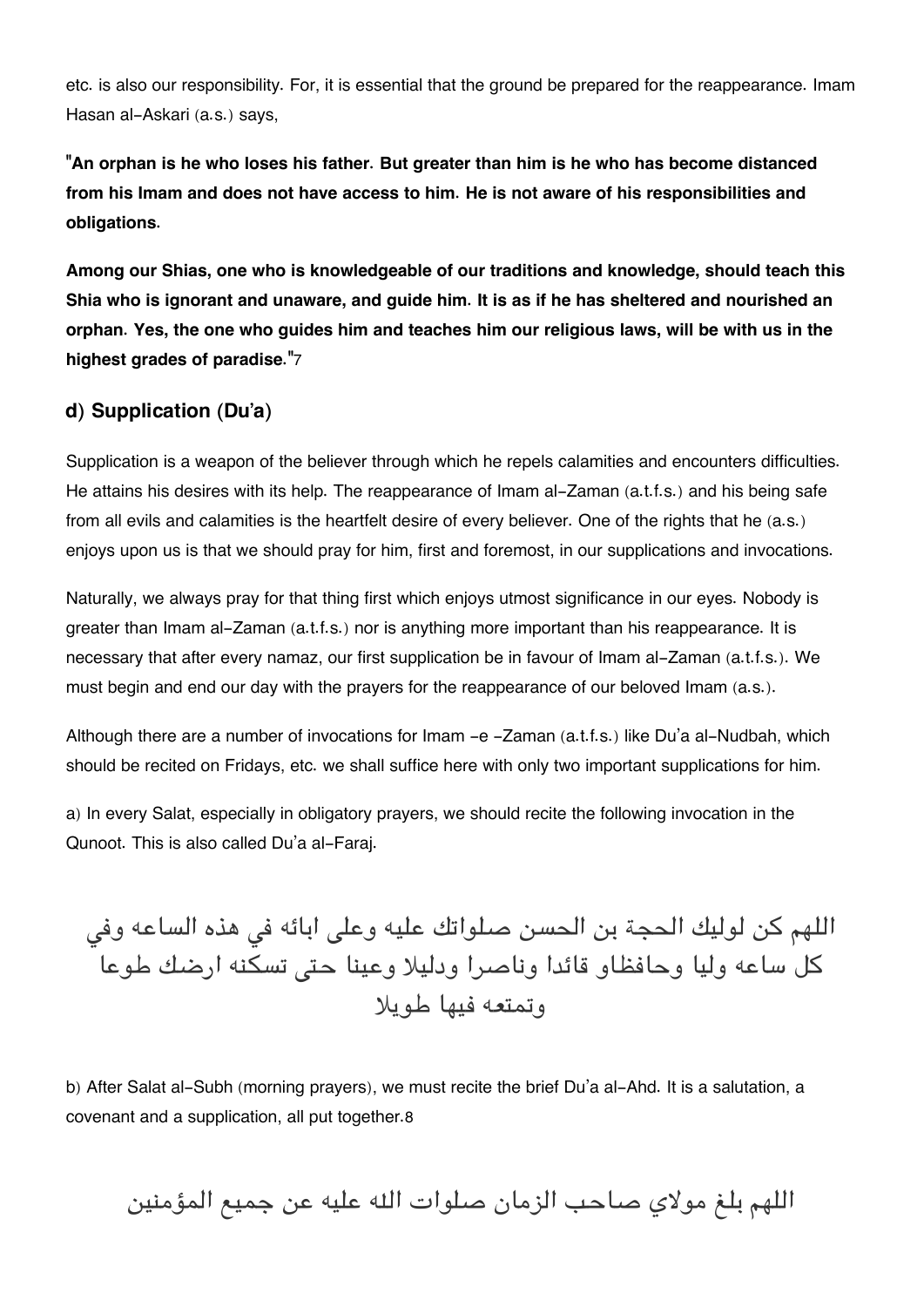والمؤمنات فى مشارق الارض ومغاربها وبرها وبحرها وسهلها وجبلها حيهم وميتهم وعن والدي و ولدي وعنى من الصلوات والتحيات زنه عرش الله ومداد كلماته ومنتهى رضاه وعدد ما احصاه كتابه واحاط به علمه اللهم انى اجدد له في هذا اليوم وفي كل يوم عهدا وعقدا وبيعه في رقبتي اللهم كما شرفتني بهذا التشريف وفضلتنى بهذه الفضيله وخصصتنى بهذه النعمه فصلى على مولاي وسيدي صاحب الزمان واجعلن من انصاره واشياعه والذابين عنه واجعلن من المستشهدين بين يديه طائعا غير مكره في الصف الذي نعت اهله في كتابتك فقلت صفا كانهم بنيان مرصوص عل طاعتك وطاعة رسولك واله عليهم السلام اللهم هذه البيعه له في عنقي الى يوم القيامه

O Allah, convey to the master, the Master of the Time, from all the believer men and women in the easts of the earth and its west. In its lands and its seas, in its plains and its mountains, their living and their dead, and from my parents and my children and from me, from the blessings and greetings, which are the weight of Allah's throne and ink on his words, and whatever His knowledge enumerates and his book encompasses.

O Allah renew for him my covenant, pledge and allegiance on my neck on this day and whatever days (of my life) I live.

O Allah, like You honored me with this honor, and gave me this excellence and bestowed this bounty to me especially, bless my master and chief, the leader of the time and make me from his helpers and followers and protectors and make me of those who seek martyrdom in his presence, with full eagerness, without any hesitation put me in that row of the army of those whom You have described in Your Book and said: "in ranks as if they were a firm and compact wall" on Your obedience and the obedience of Your Messenger and his progeny, peace be on them.

O Allah, indeed, this allegiance is upon my neck till Judgment Day.

#### **[e\) Sadaqah](#page--1-0)**

When a person knows and likes somebody from the depth of his heart, he wishes him well and desires his safety from all evils and calamities. He prays for his wellbeing and health. He gives sadaqah for his safety and protection. Praying or giving sadaqah does not mean that the concerned person is afflicted with calamities. Rather, it is an expression of our love for him. The more we love him, the more will be our invocations and sadaqah in his favour.

Today, who is more deserving to be loved and be attached with than the holy person of Imam al-Zaman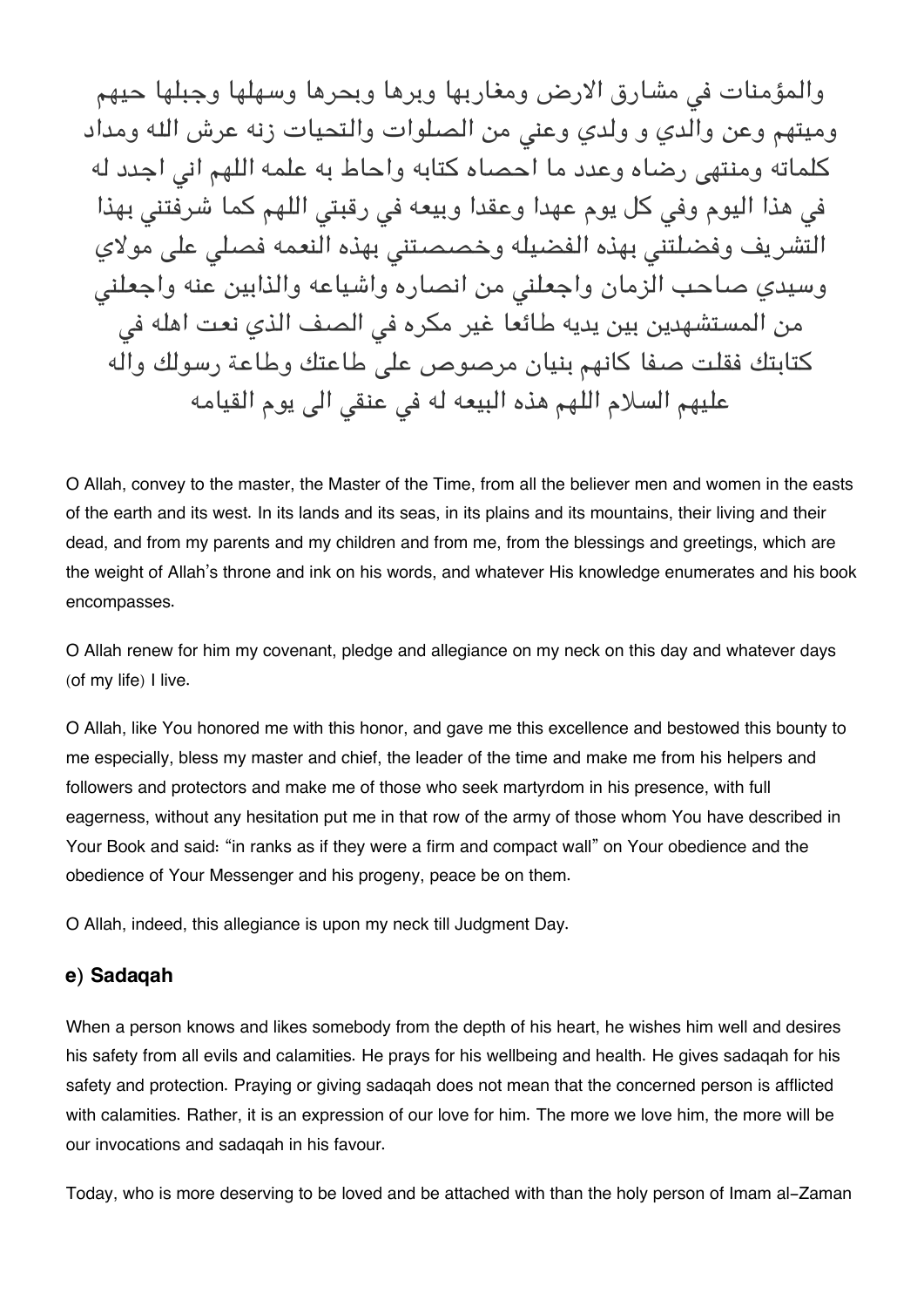(a.t.f.s.)? Can a believer's heart love anybody else more than him? To pray for Imam al-Zaman (a.t.f.s.) and to give sadaqah for his safety is an expression of our love for him. In the ta'qeebaat of the obligatory prayers, it has been emphasized to recite Ayat al-Kursi for the safety and security of Imam al-Zaman (a.t.f.s.).

### **[f\) Seeking of Desires](#page--1-0)**

Allah the Almighty has appointed the infallible Imams (a.s.) as the media and doors for approaching Him. Presently, Imam al-Zaman (a.t.f.s.) is that door through whom Allah is approached. The Holy Quran says,

# وَلِلَّهِ الْأَسْمَاءُ الْحُسْنَىٰ فَادْعُوهُ بِهَا

#### *"And all the good names are for Allah, then call Him through them."(Surah A'raaf, 7:180)*

In the interpretation of this verse, traditions say that good names in the verse implies the infallible Imams (a.s.) and that we should call Allah through them. (Al-Kafi, vol. 2, p. 618, H.2)

Imam al-Zaman (a.t.f.s.) is the Door of Allah and His Name. If we plead to Allah through this allimportant medium, our supplications will be accepted. Besides, it is the sincere desire of every father or every elder that the youngsters of the family approach him for their needs and that he fulfills them. Particularly, when he is in a position of power and authority. The elders feel great joy in fulfilling the needs of the youngsters.

Imam al-Zaman (a.t.f.s.) is our father, elder and the master of all bounties. Today, it is an important duty for us that we present our difficulties to him for their solution. Unfortunately, we speak of our problems to everybody but to that Imam who is able to provide its remedies within no time.

The Holy Prophet (s.a.) says,

"**Whenever you get entangled in some difficulty, then seek refuge in the presence of Hazrat Hujjat (a.t.f.s.) and invoke him. He will save you and grant you salvation. He answers the needy. He is the refuge of anybody who seeks refuge in him."**[9](#page--1-0)

# **[8\) Meeting](#page--1-0)**

Today, we are living in the times of the major occultation but it does not imply that all the doors leading to Imam al-Zaman (a.t.f.s.) have been shunted. Direct visitation is possible only on account of his grace. Nobody can arrange a meeting with him unilaterally (without Imam's consent). There have been some extremely fortunate people who had the honor and grace of a direct meeting with their master, Imam al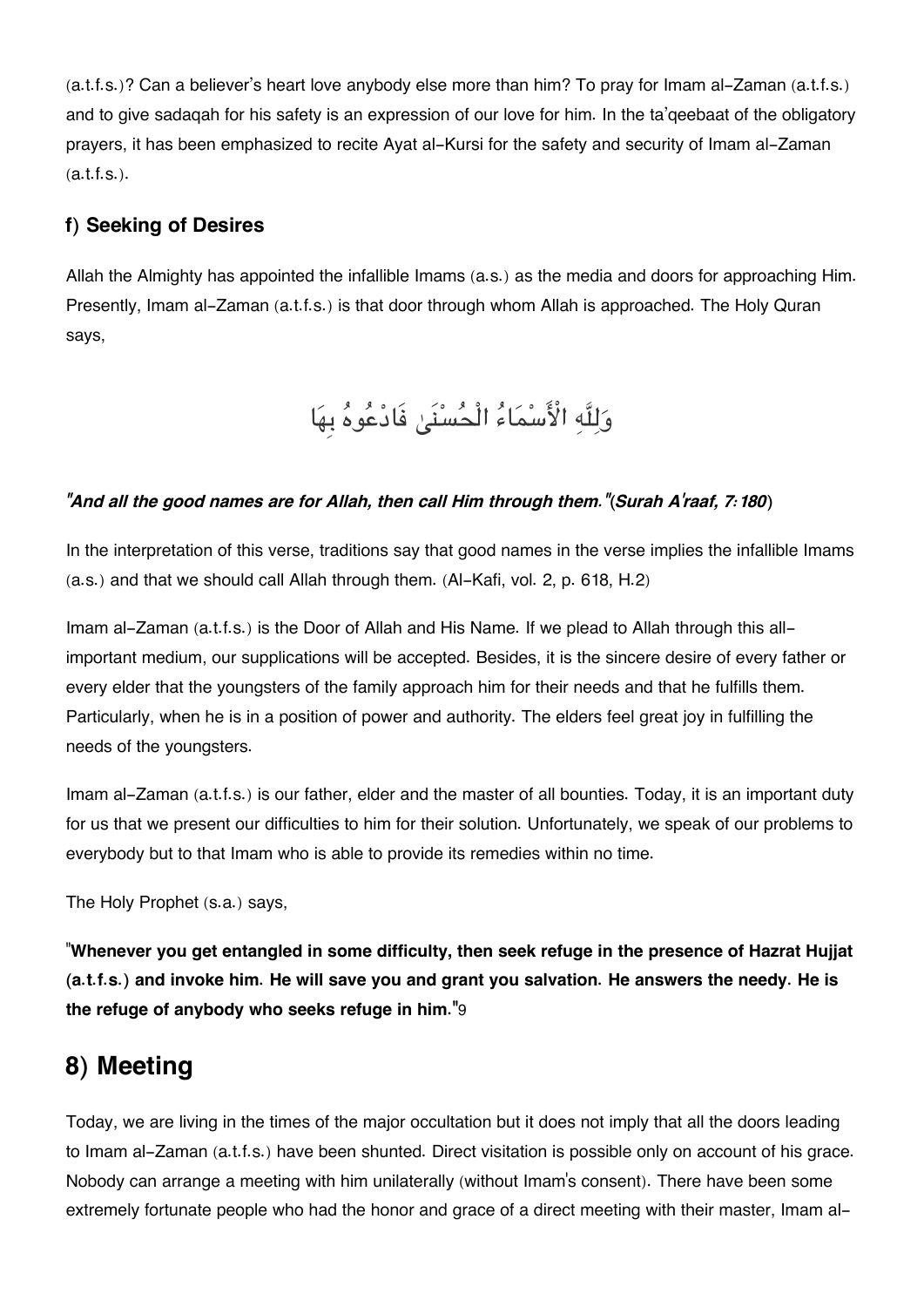Zaman (a.t.f.s.). Consequently, their problems were solved.

Reliable books have mentioned the incidents of these fortunate ones. This was regarding apparent, physical visitation. As far as heart to heart rendezvous is concerned, the possibility always exists for everybody. The heart is aware of the path to the sought one. For heartily contact, words are not required. Rather, its beats translate into the most effective of words. A broken heart narrates a thousand incidents in a few seconds. In Du'a al-Nudbah, we cry,

# بنفس انت من مغيب لم يخل منا بنفس انت من نازح مانزح عن

**"May our lives be sacrificed on him who is distanced from the eyes but the hearts are not devoid of him. He is physically far from us but his remembrance and memories are not distant from our gatherings."**

### **[9\) Time of Reappearance](#page--1-0)**

There is no doubt that one day certainly Imam al-Zaman (a.t.f.s.) will reappear from the Holy Ka'bah. A heavenly voice will announce his advent to one and all. There will not be any place on earth where the voice of this announcement will not reach. Of course, none knows that when this reappearance will actually occur. Its knowledge is only and only with Allah and none else. The holy Prophet (S) says,

#### **"The reappearance of Mahdi will be like resurrection which will be very heavy for the heavens as well as for the earth. It will be sudden, unexpected."**[10](#page--1-0)

We cannot fix the time of reappearance but can advance it with our incessant and unceasing invocations and supplications. Imam al-Zaman (a.t.f.s.) exhorts,

**"Pray more for the reappearance for in it lies your salvation."**[11](#page--1-0)

### **[10\) The Companions of Imam al-Zaman](#page--1-0)**

We all desire earnestly and fervently to be included among the companions of Imam al-Zaman (a.t.f.s.). Every believer aspires to help the Imam of his time. There is no status or fortune higher than this for him.

More than nearly fourteen hundred years after his friends achieved martyrdom in Karbala while defending the Imam of their time, Imam Husayn (a.s.), Prophets, Messengers, successors, angels, martyrs, witnesses, the truthful ones, and even the Almighty Allah Himself, continue to send incessant blessings and salutations on them.

The door of helping and assisting the Imam of the time is not closed. We too can be among the helpers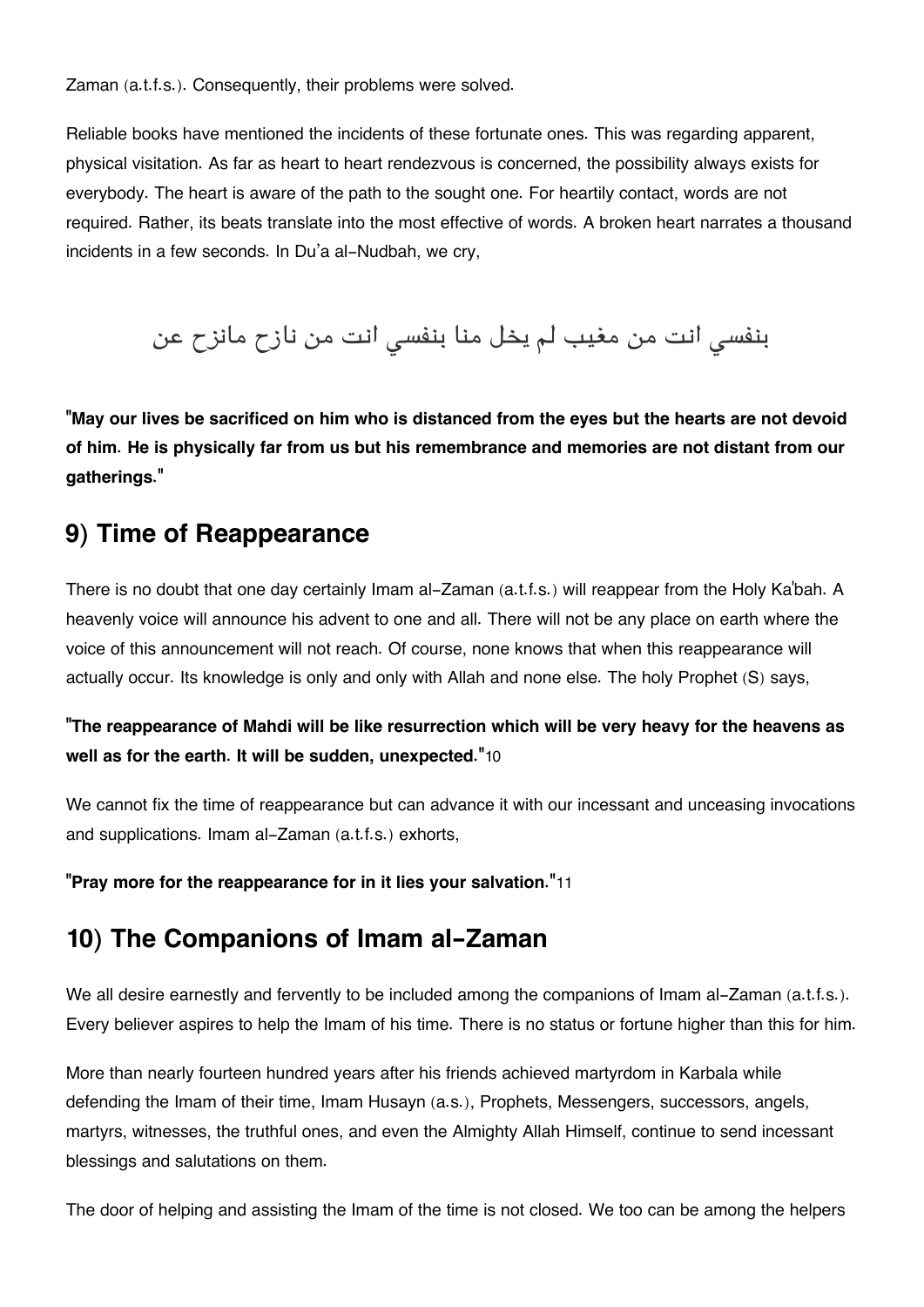and supporters of the Imam of our time. Traditions have talked about the characteristics of Imam al-Zaman's (a.t.f.s.) helpers.

If these attributes and traits are found in us, then a million thanks to the Almighty, and we should pray for their betterment and improvement by the day (both quantitatively as well as qualitatively).

But if these characteristics are not found in us, or if some are found and others are not, then we should supplicate to Allah the Mighty and the Wise that He adorns us with these attributes, for the sake of Imam al-Zaman (a.t.f.s.). Some of these characteristics and attributes are as follows:

- They are devout and highly religious individuals;
- Their hearts are overflowing with the love of their Imam al-Zaman (a.t.f.s.);
- They are nice and decent;
- They are concealed like mines of treasures in the earth;
- In their certitude, they are stronger than steel; if they pass by mountain, they will render it into pieces;
- They fight only for divine pleasure; any opponent who stands against them, bites the dust;
- They are not cowed down by criticism and censure.

# **[11\) Advent and Government](#page--1-0)**

When Imam al-Zaman (a.t.f.s.) arrives, the world will be a completely different place. Every particle will rejoice at his advent. Hazrat Eesa (a.s.) will descend from the fourth heaven and perform namaz behind him. Self-sacrificing, pious, devout, religious and sincere believers will gather around Imam al-Zaman (a.t.f.s.).

They will form circles around him, with him sitting right in the middle, like a moon encircled with stars. He will reappear from Mecca and make Kufa his capital. The entire world will be under the rule of true Islam and the standard of Tawhid will be hoisted in the universe.

Polytheism, disbelief, hypocrisy and their like will be uprooted from the face of the earth. Justice, equity, brotherhood and fraternity will be the order of the day. Traditions have painted the picture of his reappearance beautifully. We shall mention a few special characteristics of his reappearance hereunder:

#### **[Justice and Equity](#page--1-0)**

Numerous traditions contain the following sentence,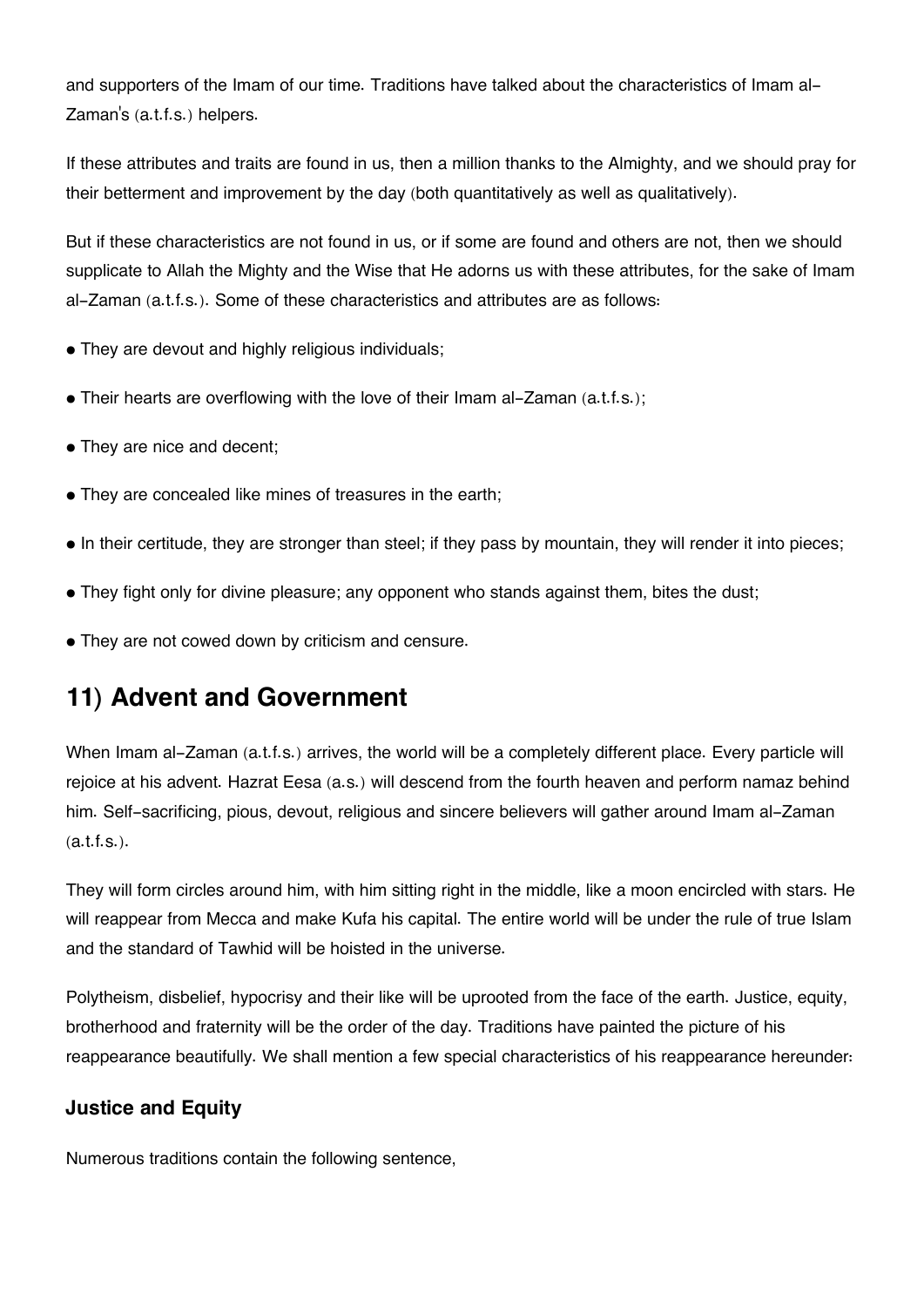## يملا الارض قسطا وعدلا بعد ما ملئت ظلما وجور

#### **"He will fill the earth with justice and equity as it would be fraught with injustice and oppression."**[12](#page--1-0)

Today, whatever oppression or injustice we are witnessing in any form whatsoever, will be totally annihilated. Justice, and sheer justice, will prevail. The deeply felt prayer of humanity will be actualized with the reappearance. The efforts of the Prophets (a.s.) and the Messengers (a.s.) will yield fruits with the establishment of justice.

#### **[Honour For Religion](#page--1-0)**

Religion will be honoured in the government of Imam al-Zaman (a.t.f.s.). It will be implemented with all its minute details. The Holy Quran will dominate the universe. All those religious injunctions that have been forgotten or distorted will regain their original practical form and every one will act on them. In the salwaat of Friday, we find,

**"O Allah! Enliven through him those laws of Your religion that have been destroyed. Grant a fresh lease of life to those sciences of Quran that have been forgotten. Manifest through him those laws that have been distorted. Till Your Religion appears in its original and pure form at his hands."**[13](#page--1-0)

#### **[Unity and Harmony](#page--1-0)**

One of the most serious maladies of our society is maladies of our society is mutual discord and disharmony. Capabilities are destroyed. Assets are rendered useless. Respect and honour are grounded to dust. Houses are divided and families are torn to shreds. All because of a single ailment - disunity and factionalism. But after the reappearance, all this will change. Factions will unite on one platform. In Du'a al-Nudbah, we read,

اين جامع الكلمه على التقوى.

#### **"Where is the one who will gather the people on piety and devotion?"**

#### **[Freshness and Greenness](#page--1-0)**

Traditions have prophesied that when Imam al-Zaman (a.t.f.s.) reappears, the earth will throw up all its treasures. It will be green and vibrant. There won't remain any piece of land that will be dry and barren. The earth will gain new life and there will be vitality and vigour everywhere. Grains and fruits will be in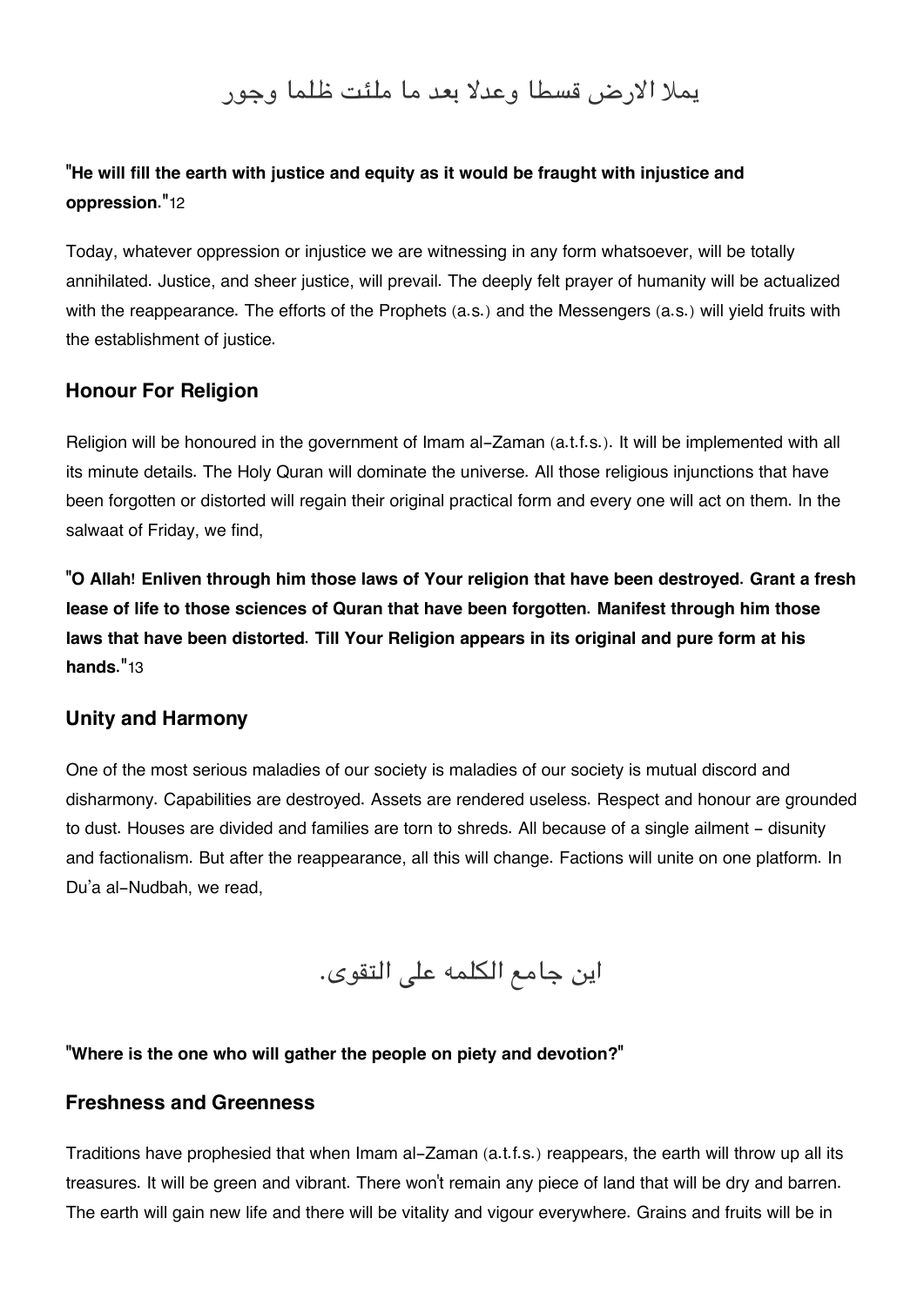immeasurable abundance. In one ziyarat, we salute Imam al-Zaman (a.t.f.s.) with the following sentence,

# السلام عليك ياربيع الانام ونضرة الايام

#### **"Peace be on you, O spring of creation and brightness of days."**

#### **[e\) Perfection of Intellect](#page--1-0)**

Imam al-Zaman (a.t.f.s.) will not only enliven the earth and extricate its hidden treasures but he will infuse new life into hearts, restore capabilities and perfect intellects. Traditions have prophesied,

#### **"When Imam al-Zaman (a.t.f.s.) reappears, he will gently stroke the heads of the people by which their intellects will become complete and perfect**."[14](#page--1-0)

Ameerul Momineen Ali Ibn Abi Talib (a.s.), in the first sermon of Nahjul Balagha, while explaining the aim of sending the Prophets and Messengers (a.s.), states,

#### **".. .that they may extricate the hidden treasures of the intellects..."**

Therefore, the advent of Imam al-Zaman (a.t.f.s.) will mark the realization of the aim of sending of divine emissaries (a.s.). Moreover, he will also avenge the blood of Imam Husayn (a.s.). All those who killed him, oppressed him or were satisfied at these oppressions will be the targets of his sword.

# **[12\) A Final Request](#page--1-0)**

Come, let all of us make a covenant that we shall not attach ourselves to any other door except that of the Ahlul Bayt (a.s.). (They are the strong rope of Allah (Hablallah), without fastening unto them, salvation is impossible). We shall pray for the safety and security of Imam al-Zaman (a.t.f.s.). We will always remember him and narrate our difficulties to him. We shall plead to him from the depth of our hearts and seek cure from him for our ailments. O Master! We are ill, weak, poor of memory, backward, harassed, in debts, etc. Master! Your Shia and in such a bad state!

We know that our deeds are presented to you due to which your heart bleeds. You are unhappy and unsatisfied with our actions. We are very, very sinful. We confess to all these but Master! If unworthy children will not find refuge in the house of their father, where will they go? Where shall the subjects go but to the court of the king? If sinners will not go to their Imam, whose door will they knock? Master! We are disgraced, ignorant and disobedient. But we do not have anybody besides you. You are our refuge, our solace, our shelter. We shed tears for your ancestors and seek apologies from you.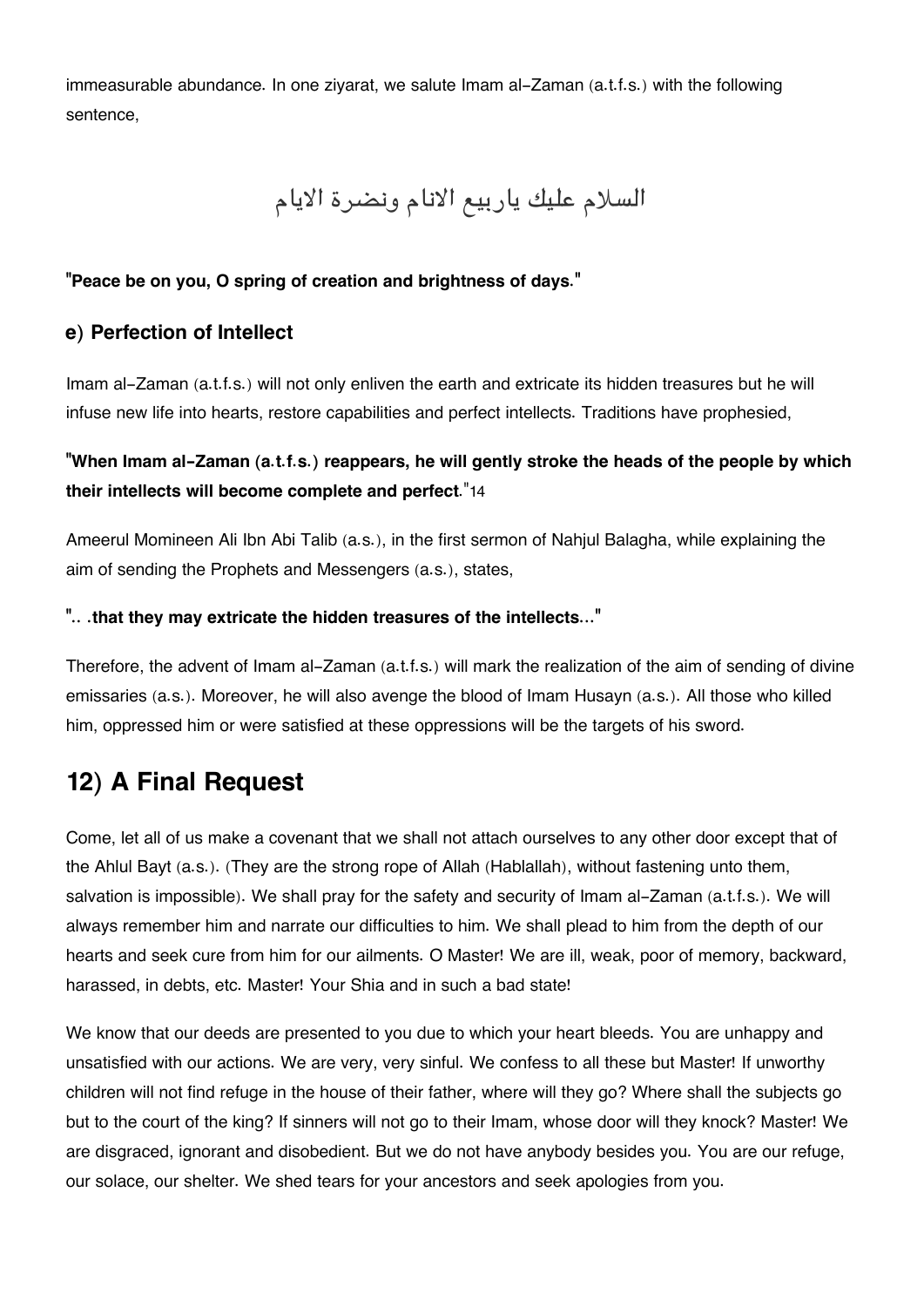We shall end our brief discussion with the following statement:

The brothers of Hazrat Yusuf (a.s.) were the ones who had thrown him in the well and sold him. Whatever difficulties Hazrat Yusuf (a.s.) had to face was on account of his brothers. Yet, notwithstanding all these atrocities and crimes which they had committed against their own brother, when they came to Hazrat Yusuf (a.s.), who by then had become the King of Egypt, they said,

يا ايها الْعزِيز مسنَا واهلَنَا الضر وجِىنَا بِبِضاعة مزجاة فَاوفِ لَنَا الْيل وتَصدَّق عَلَيْنَا ۞ إِنَّ اللَّهَ يَجْزِي الْمَتَصَدَّقِينَ

*"O King! Calamity has afflicted us and our families. We have come with a handful of provisions. But you repay us in full measure and be charitable towards us. Surely Allah loves the charitable." (Surah Yusuf, 12: 88)*

Accepting their brief apology, Hazrat Yusuf (a.s.) excused them.

We repeat the same apology in your presence, O Yusuf al-Zahra, Hazrat Imam Mahdi (a.t.f.s.). O Master! Difficulties and calamities have surrounded us. We have come to you with very few good actions. But please have mercy on us and grant us in full measure.....

- [1.](#page--1-0) Muntakhab al-Asar, Part 2, Ch. 38, p. 301
- [2.](#page--1-0) Behaar al-Anwaar, vol. 53, Ch. 31
- [3.](#page--1-0) Kamaal al-deen, vol. 2, p. 524
- [4.](#page--1-0) Kamaal al-deen, vol. 2, p. 644
- [5.](#page--1-0) Kamaal al-deen, Ch. 31, H. 2
- [6.](#page--1-0) Behaar al-Anwaar, vol. 53, p. 181
- [7.](#page--1-0) Tafseer Imam Hasan al-Askari (a.s.), p. 114, 115
- [8.](#page--1-0) Biharul Anwar, volume 99, page110 (Arabic version), Mikyalul Makarim, vol.2.
- [9.](#page--1-0) An-Najm al- Saaqib, p. 787
- [10.](#page--1-0) Muntakhab al-Asar, Part 1, Ch. 1, p. 30
- [11.](#page--1-0) Behaar al-Anwaar, vol. 53, p. 181
- [12.](#page--1-0) Muntakhab al-Asar, Part 6, Ch. 1, p. 421
- [13.](#page--1-0) Mafaateeh al-Jinaan, A'maal for Friday
- [14.](#page--1-0) Behaar al-Anwaar, vol. 52, p. 336

**Source URL:** https://www.al-islam.org/imam-mahdi-the-spring-of-life